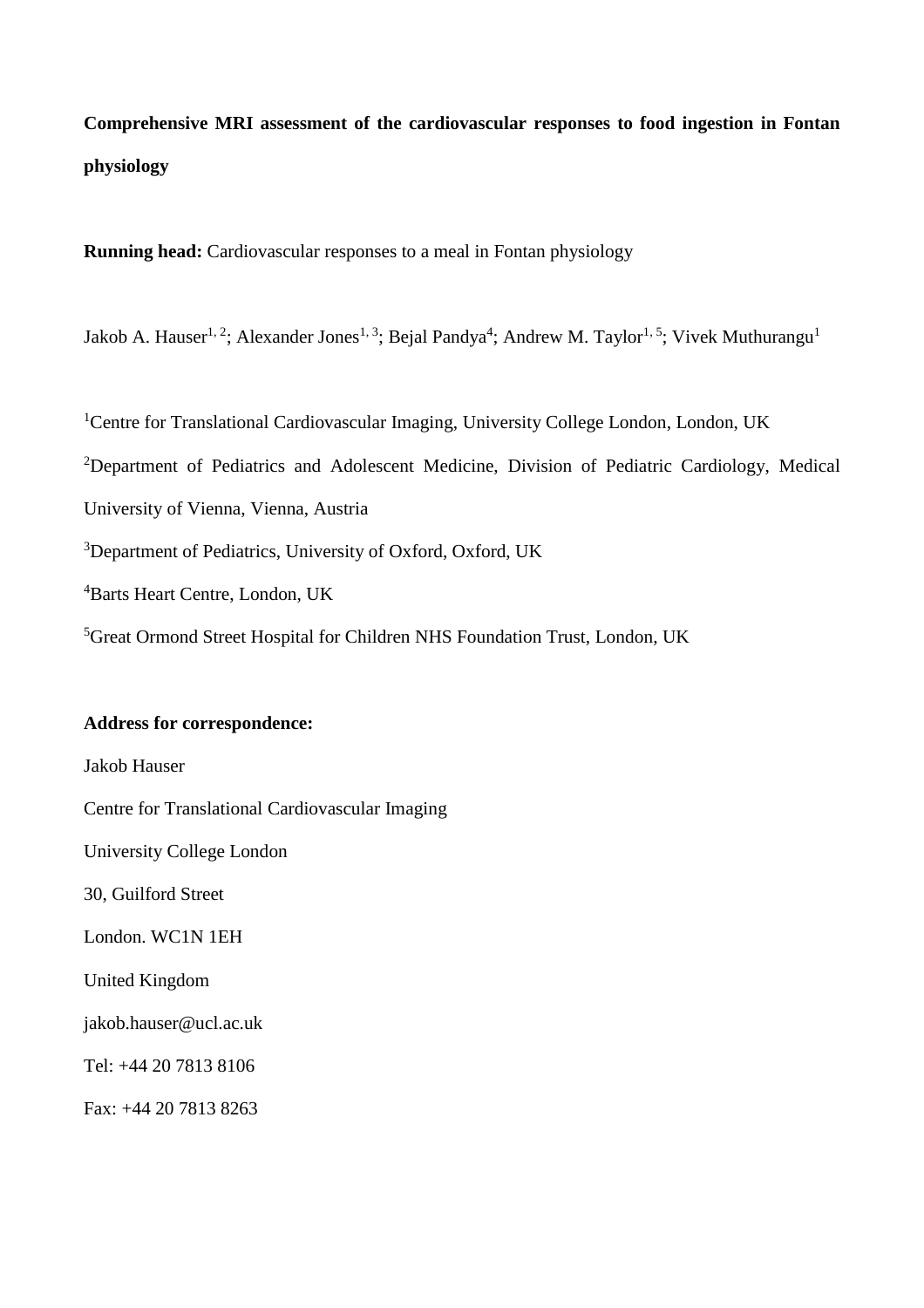**Keywords:** Fontan, MRI, vascular physiology, blood flow, postprandial

# **Author contribution:**

J.A.H.: Study design and conduct of the experiment, participant recruitment, data analysis, draft of manuscript;

A.J.: Study design, development of statistical plan, critical review and approval of manuscript;

B.P.: Participant recruitment, data acquisition, critical review and approval of manuscript;

A.M.T.: Study design, acquisition of funds, imaging infrastructure, critical review and approval of manuscript;

V.M.: Study design, imaging methodology and infrastructure, drafting and approval of manuscript.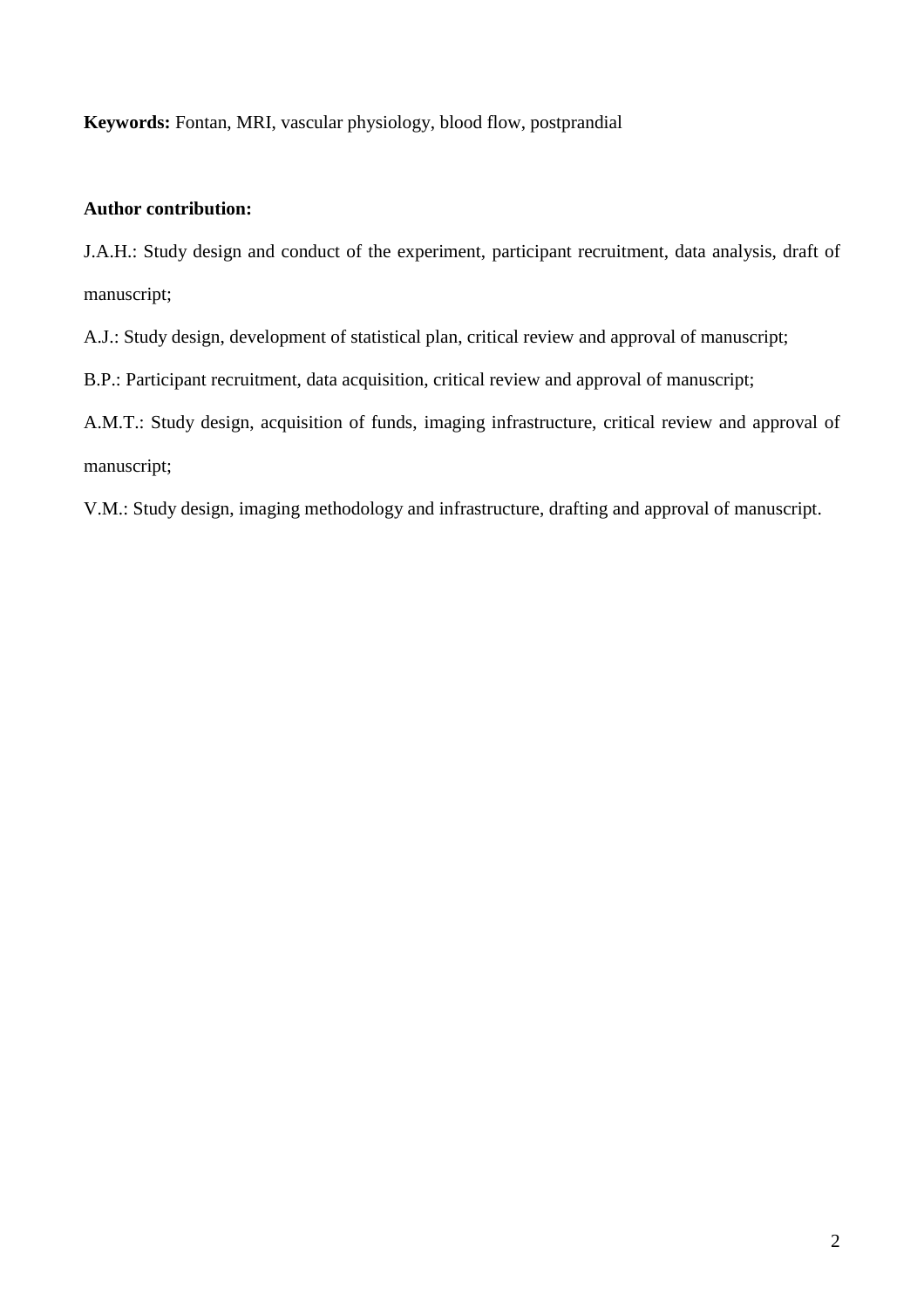#### **Abstract**

In univentricular (Fontan) physiology, peripheral and splanchnic vascular tone may be raised to counteract reduced cardiac output (CO) and elevated central venous pressure, and thus maintain vital organ perfusion. This could negatively affect the normal cardiovascular response to food ingestion, where mesenteric vasodilation and a concurrent rise in CO are central. We sought to elucidate this using rapid cardiovascular MRI. Thirty fasting subjects (50% controls; 40% female) ingested a standardized meal. Responses over ~50 minutes in mean arterial pressure (MAP), CO and blood flow in all major aortic branches were measured and regional vascular impedance  $(Z_0)$  calculated. Differences from baseline and between groups were assessed by repeated-measures mixed models. Compared to the control group, Fontan patients had greater fasting  $Z_0$  of the legs and kidneys, resulting in greater systemic  $Z_0$  and similar MAP. They further had similar blood flow to the digestive organs at baseline, despite larger variation in mesenteric resistance. Postprandially, blood flow to the legs decreased in the control group but not in patients. Increases in CO and superior mesenteric blood flow were similar in both groups but the celiac response was blunted in patients. No significant differences in MAP responses were observed. In conclusion, alterations in vascular tone to counteract adverse hemodynamics and raised hepatic afterload may blunt vasoreactivity in the legs and the celiac axis in Fontan physiology. Further study is needed to determine whether blunted celiac or mesenteric vasoreactivity is linked to deteriorating hemodynamics and poor prognosis in Fontan patients.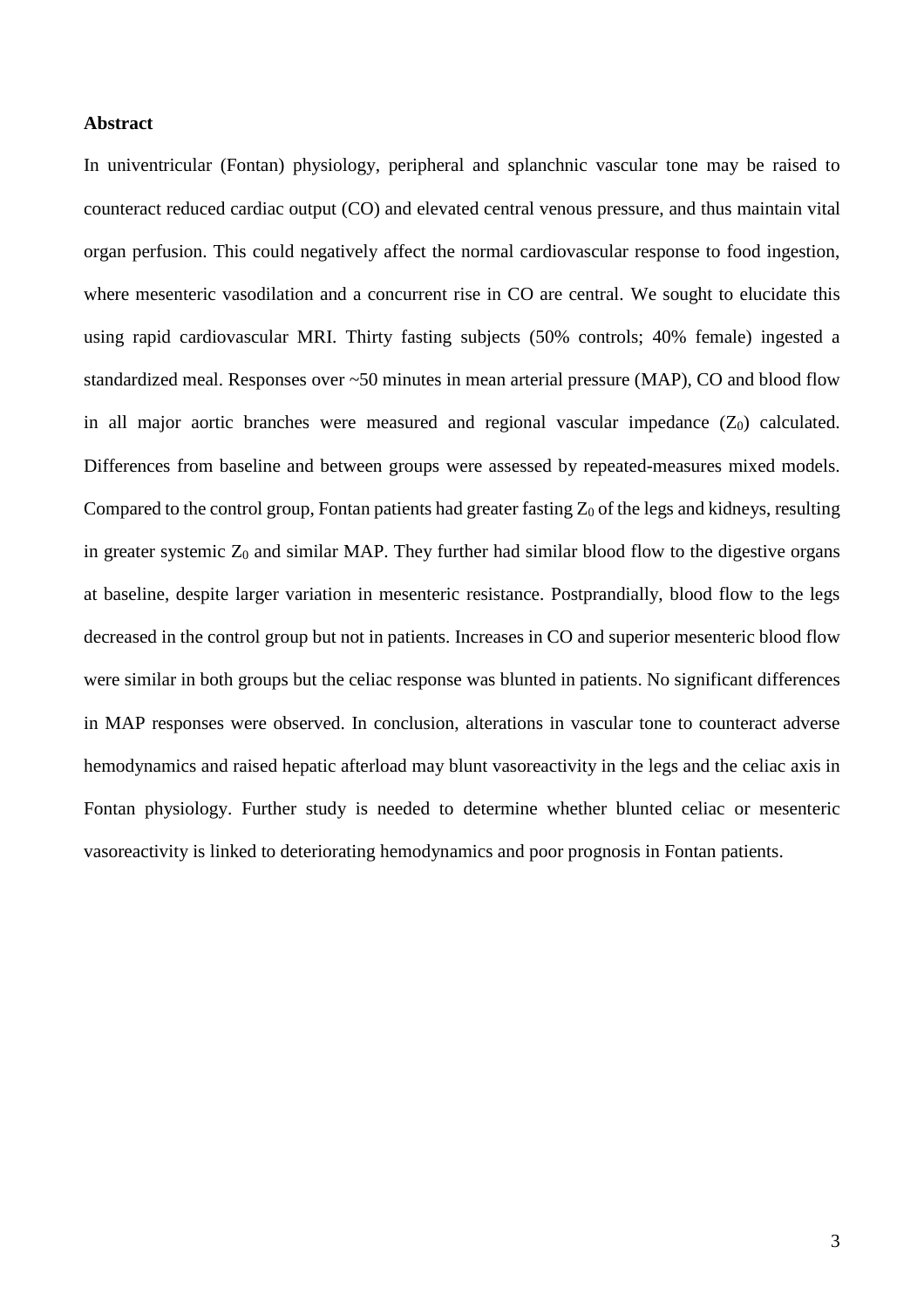## **New and Noteworthy**

Novel data on cardiovascular physiology in response to a meal in Fontan patients are presented. Using a previously validated dynamic MRI protocol, we demonstrated that the usual increase in cardiac output and the dilation of the superior mesenteric artery are preserved in clinically well Fontan patients. By contrast, vasoconstriction of the legs may have prevented redistribution of blood flow from this region in response to the meal. This may also affect responses to other types of stress. Celiac vasodilation was also absent in Fontan patients. This may be due to abnormal hepatic circulation. The proposed protocol may be used to study Fontan complications secondary to abnormal regional hemodynamics.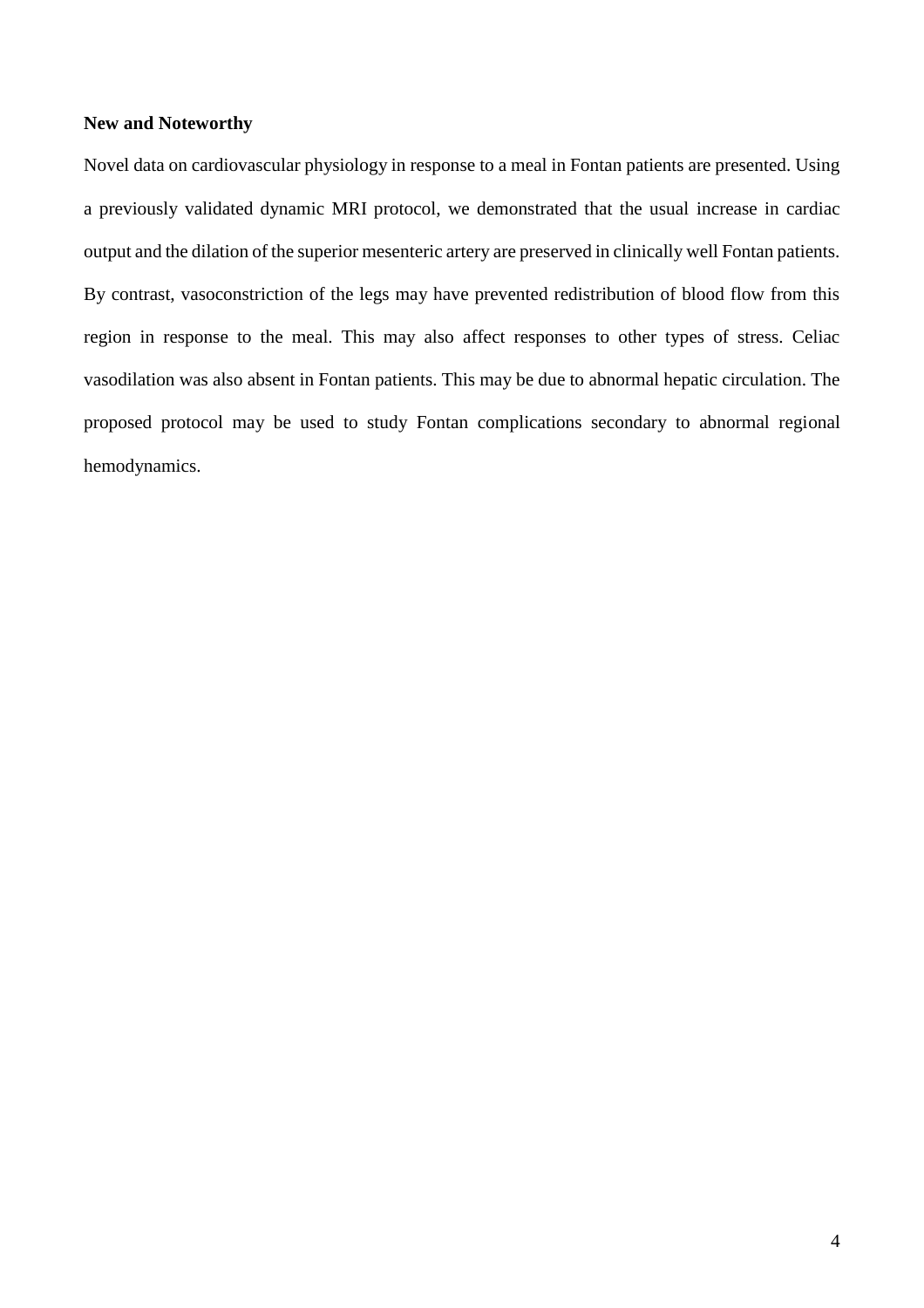# **Introduction**

The total cavo-pulmonary connection (TCPC), in which the venae cavae are attached directly to the pulmonary arteries (PA), is the standard approach for the palliation of univentricular congenital heart disease. Although the TCPC (or Fontan circulation) ensures normal oxygen saturation, it comes at significant hemodynamic cost.(4) Firstly, the systemic and pulmonary vascular beds are added in series and both contribute to the non-pulsatile component of systemic vascular impedance  $(Z_0)$ . This increases afterload and may partly explain the lower cardiac output (CO) usually seen in these patients.(4, 23) Secondly, in the absence of a sub-pulmonary ventricle, increased central venous pressure (CVP) becomes the main driving force for pulmonary blood flow. However, as mean arterial pressure (MAP) is usually normal in these patients, elevated CVP results in reduced organ perfusion pressure. Consequently, vasoconstriction of the limbs and the splanchnic vascular bed has been suggested as a possible compensatory mechanism to ensure perfusion of vital organs in Fontan physiology.(13, 29)

In normal subjects, the ingestion of food acutely triggers a number of changes in vascular tone and cardiac function. Using rapid MRI, we have previously demonstrated a substantial postprandial drop in mesenteric resistance and a compensatory increase in CO.(6, 7) Other changes in regional vascular function have also been described.(1, 12, 21, 26) We hypothesized that in Fontan patients this response could be attenuated due to limited ability to increase CO,(5) or by overriding regional vasoconstriction. The inability of conventional techniques to measure regional blood flow reliably, non-invasively and rapidly may have partly prevented experiments resolving this question in the past.

We tested our hypothesis using a previously validated, dynamic MRI protocol,  $(6, 7)$  and characterized the cardiovascular responses to food intake in Fontan *versus* in normal physiology.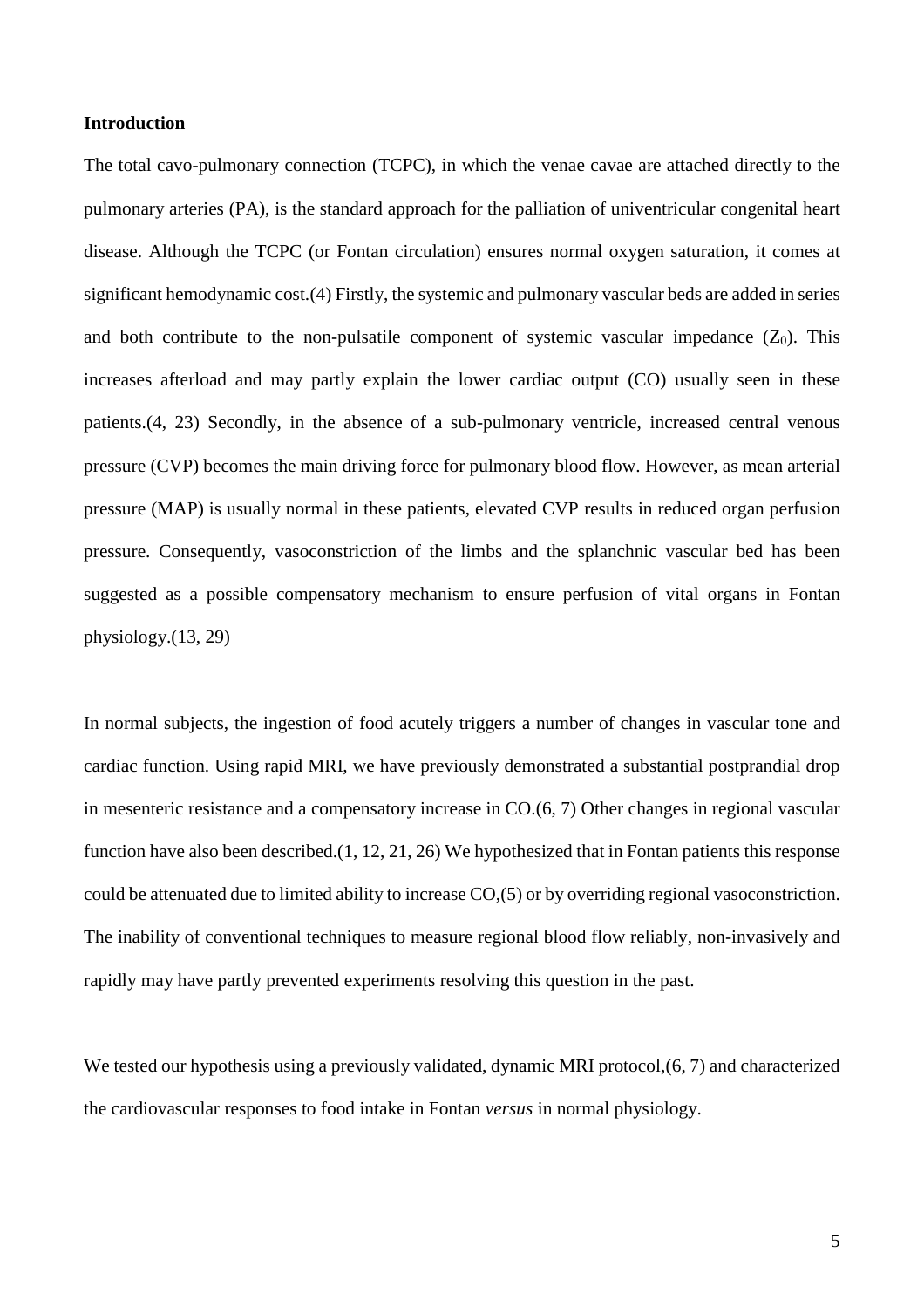#### **Materials and methods**

#### *Participants*

Thirty participants (40% female), aged 16+ years, were enrolled between November 2016 and March 2018. Fontan patients were recruited from a cardiac outpatient clinic (n=15). Local hospital staff volunteered as healthy controls (n=15). Participants were instructed to fast overnight and to abstain from tobacco, alcohol, recreational drugs, caffeine and formal exercise for the preceding 24 hours. The consumption of water was allowed during the fasting period. Exclusion criteria were: Chronic diseases requiring hospital management (in control subjects); hepatic or renal comorbidity; history of arrhythmia; known or possible pregnancy and MRI-incompatible implants; residual aortic coarctation, and/or significant vessel lesions or kinking in the regions of interest. The study was approved by the National Research Ethics Service London and performed under its license (reference 16/LO/1649). Informed consent was obtained from all participants. The study complies with the Declaration of Helsinki.

## *Study protocol*

In all subjects, the study started at 9:30 am. Oxygen saturation was measured by pulse-oximetry in patients. Height and weight were measured using calibrated devices in order to calculate body mass index (BMI = weight [kg] / height [m]<sup>2</sup>) and body surface area (BSA =  $0.007184 \times$  weight [kg]<sup>0.425</sup>  $\times$ height  $[m]^{0.725}$ ). Participants then underwent the meal challenge under continuous hemodynamic MRIassessment, as detailed previously.(6, 7) Briefly, all subjects first underwent baseline scanning (as detailed in the imaging section below) and BP measurement in the non-dominant arm using an oscillometric device. Subjects were then asked to sit up on the scanning table and drink a high-calorie liquid meal, consisting of 170 ml of double (heavy) cream and 45 g of maltose syrup (fat 81 g, glucose equivalent 43 g, energy 925 kcal, total fluid volume ~200 ml). Subjects were asked to consume this meal in 1-2 minutes. We have previously shown in volunteers that this type of meal evokes a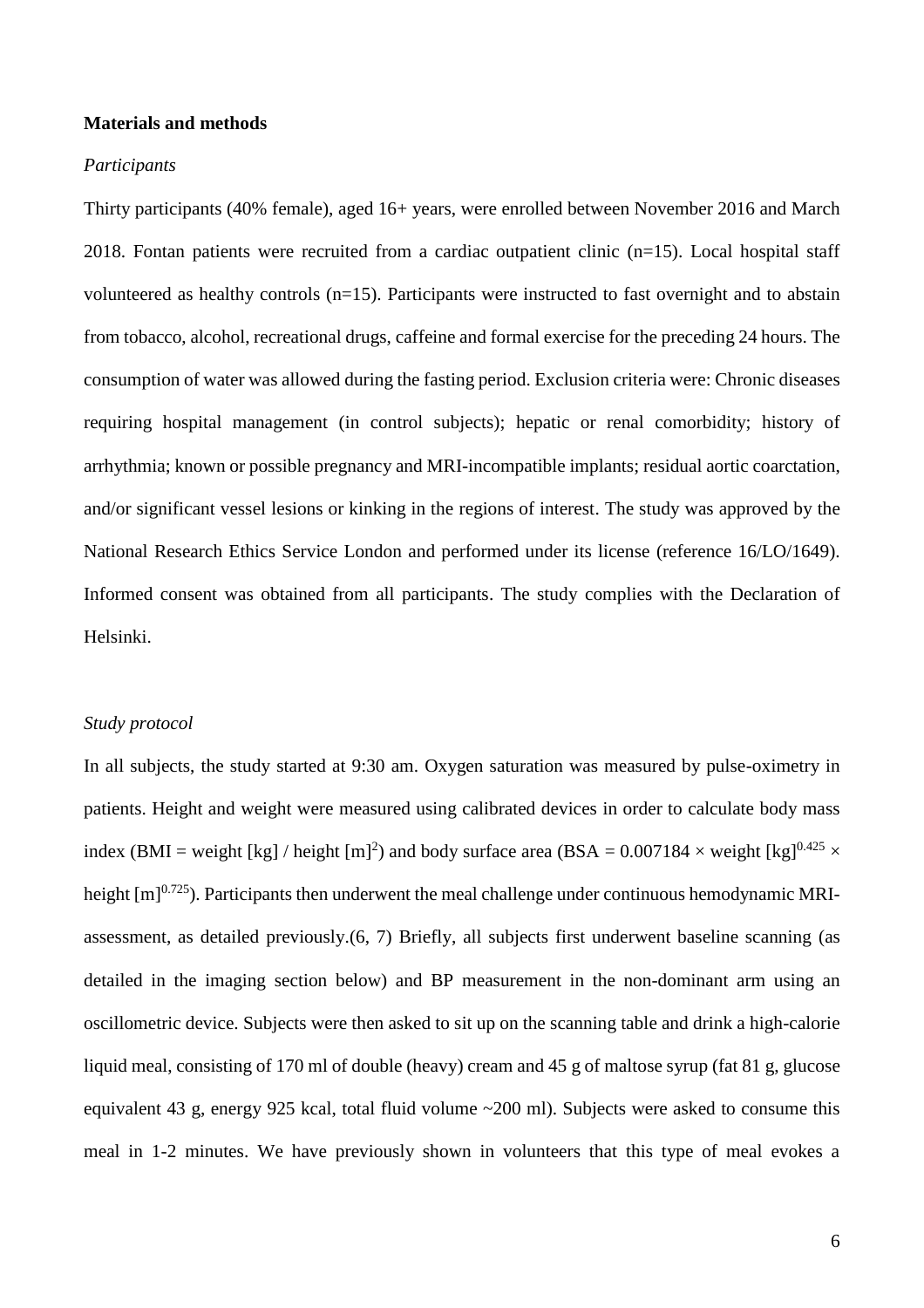cardiovascular response, unlike a sham meal (water).(7) After the meal, flow data and BP were recorded intermittently. BP was measured every 5 minutes. MRI data were acquired in cycles of  $\sim$ 7 minutes with the first cycle starting approximately 7-10 minutes after ingestion of the meal. The last imaging cycle was started approximately 50 minutes after ingestion of the meal, resulting in a postprandial scanning time of ~1 hour. Total scanning time was ~90 minutes.

#### *Imaging protocol and post processing*

All imaging was performed on a 1.5 T MRI system (Avanto, Siemens, Germany) using 2 spine coils, 2 body matrix coils and 1 neck coil. A vectorcardiogram was used for cardiac gating and heart rate (HR) monitoring.

Aortic blood flow was measured just above the sinotubular junction and proximal to the iliac bifurcation using a breath hold cardiac-gated spiral phase contrast MRI (PCMR) sequence (SENSE, factor of 3; resolution 1.56 x 1.56 mm / 32.0 ms, breath hold  $\sim$  5 s).(27). The imaging planes were planned using steady-state free precession (SSFP) single-shot imaging of the aorta.

Blood flow was also measured in the common carotid and vertebral, the celiac, the superior mesenteric (SMA) and the renal arteries. In order to rapidly acquire high enough spatial resolution data, a breath hold RR-interval averaged spiral PCMR technique was used (resolution 0.78 x 0.78 mm, breath hold ~6 s).(28) Good intra- and interobserver agreement has been demonstrated for this technique previously.(6) In this previously validated approach, data are combined over ~5 R-R intervals to yield a single "time-averaged" image that can be used to calculate mean flow through a vessel. For these vessels, the imaging planes were planned using multi plane reformatting of cardiac gated 3D-SSFP images of the abdominal vasculature.(7) Imaging planes were re-planned after ingestion of the meal due to patient movement and shifting of the of abdominal organs by the filled stomach.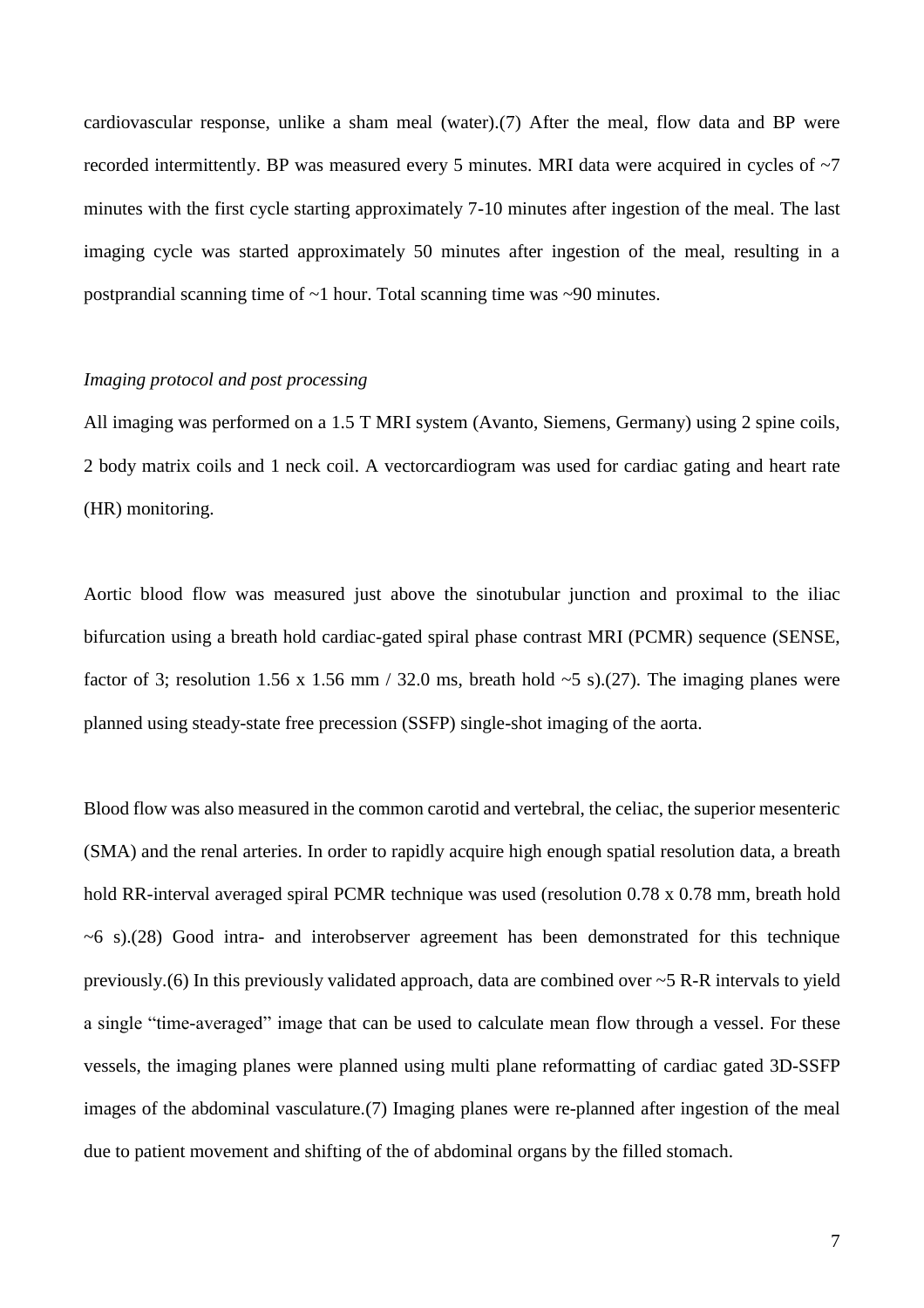Images were processed offline using custom plugins for OsiriX v9.0 (Pixmeo, Switzerland). Aortic blood flow data from spiral triggered PCMR acquisitions were obtained by semi-automated, framewise segmentation of the magnitude and phase images. Blood flow from RR-interval averaged imaging data was derived from the mean volume flow across one cardiac cycle within the region of interest defined on the respective magnitude image.

#### *Statistics*

All statistical analyses were performed using Stata SE v14.2 (StataCorp, USA). Continuous data were represented as medians (IQR), or as mean  $\pm$  SD if normally distributed. Group comparisons in such data were done by Mann-Whitney-U-test or by Student *t*-test, as appropriate. Reported CO, regional blood flow and stroke volume (SV) were all indexed for BSA. In this study, we used the non-pulsatile (at  $0Hz$ ) component of vascular input impedance  $(Z_0)$  rather than resistance, as in the Fontan population, systemic pressure-flow relationships also included pulmonary vascular resistance (PVR). Nevertheless, calculation of  $Z_0$  is similar to calculation of resistance.(18) Global vascular impedance index was calculated MAP divided by indexed CO. Regional vascular  $Z_0$  was obtained by dividing MAP by indexed regional blood flow. In regions supplied by more than one artery (e.g., the head),  $Z_0$ was calculated from the sum of all flow data measured in the supplying vessels. This assumes that MAP in major vessels was the same as brachial MAP, which is in keeping with previous invasive studies that compared MAP in the aorta with MAP in the radial, brachial and femoral arteries.(14) To account for asynchrony between data acquisition, BP and flow data were linearly interpolated at 10 minute intervals, starting from the beginning of meal ingestion, and truncated at 50 minutes. Changes in hemodynamic measures over time and the effect of Fontan physiology, sex and BMI were examined using repeated measures mixed models. These models account for the correlated nature of repeated measures over time. Their coefficients for each time point after baseline reflect the time-dependent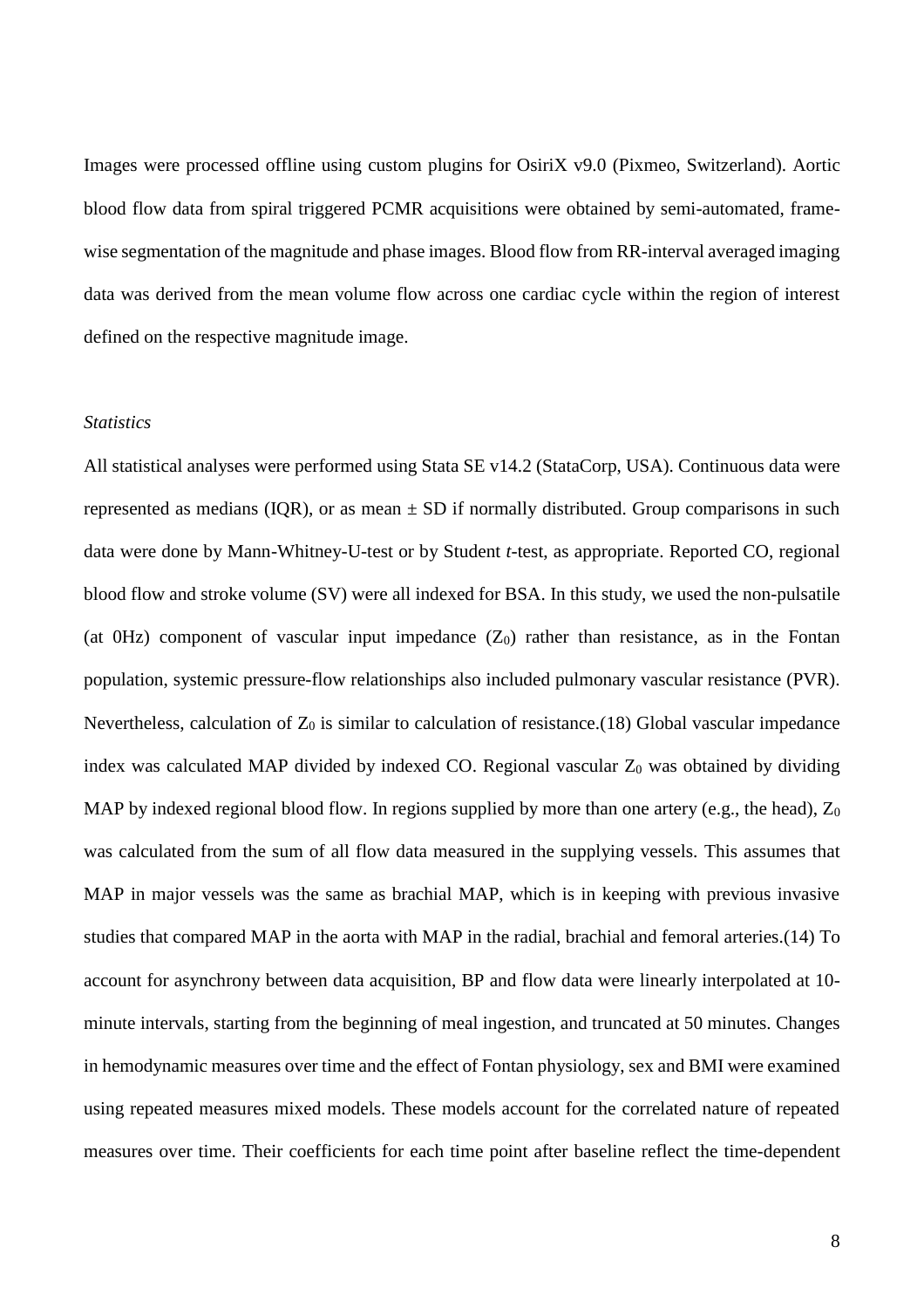change from baseline. Their *P-*values represent the significance of that change and are reported to illustrate the significance of postprandial responses.

# **Results**

## *Study population and resting (fasting) physiology*

In the patient group, 12 (80%) had undergone total cavo-pulmonary connection with an extracardiac conduit, with the remainder having received the classic (atriopulmonary) Fontan procedure. Oxygen saturation level was 94% (93, 95) in the Fontan group.

At baseline, there was no statistically significant difference in MAP between groups. However, Fontan patients had significantly higher systemic  $Z_0$ . Although SV was significantly lower in Fontan subjects, their resting HR was significantly higher, resulting in only a trend towards lower CO compared to controls (Table 1).

Fontan patients had significantly greater baseline regional  $Z_0$  in the kidneys (~1.3x) and legs (~1.7x), compared to controls. This resulted in a significantly lower proportion of blood flow distribution to the legs, but no statistically significant difference in renal perfusion (Table 1). In all other territories, relative blood flow and vascular  $Z_0$  showed no statistically significant difference between groups. Three patients took diuretics and/or angiotensin converting enzyme inhibitors. Adjustment for such therapy had no significant impact on the regression analysis.

#### *Postprandial global hemodynamic responses*

All subjects completed the protocol without adverse events. Following ingestion of the meal, systemic Z<sup>0</sup> dropped significantly after 20 minutes with no statistically significant difference between groups. In both groups, systemic  $Z_0$  started to normalize after 50 minutes with no significant difference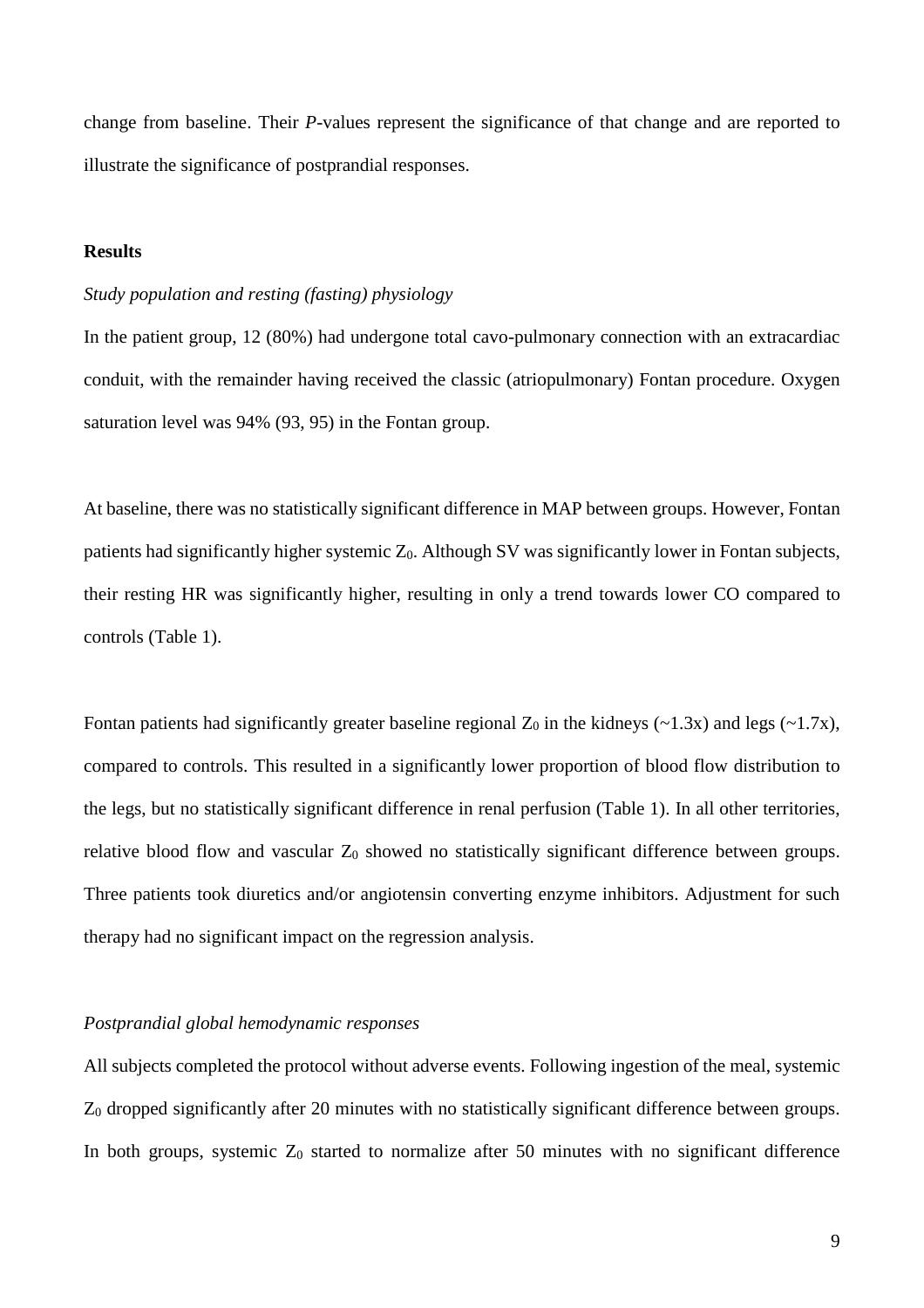compared to baseline. Correspondingly, there was a rise in CO with a peak observed at 40 minutes. This response was not statistically different between groups and attributable to an increment in HR in both. SV and MAP did not change significantly in either group after ingestion of meal (Figure 1).

#### *Postprandial changes in regional blood flow and vascular impedance*

Superior mesenteric vascular  $Z_0$  decreased significantly within 10 minutes and further decreased until the end of the experiment in both groups (Figure 2). This was associated with a similar increase in SMA blood flow in both groups (Figure 3). It should be noted that the increase in SMA blood flow was greater than the increase in CO, indicating that blood flow was redistributed from other compartments.

In the celiac artery, there was a decrease in regional  $Z_0$  at 10 minutes in the control group associated with an increase in blood flow (Figure 2). This response was not seen in the Fontan group. After 40 minutes, celiac blood flow was lower than baseline in both groups (Figure 3).

Hemodynamic responses in the lower limbs differed significantly between groups. In the Fontan group, lower limb  $Z_0$  had decreased significantly from 10 minutes onwards (Figure 2). As a result, blood flow was significantly higher than baseline by 50 minutes (Figure 3). By contrast, lower limb  $Z_0$  increased initially in the control group, leading to a transient drop in blood flow (Figures 2 and 3). In this group, lower limb  $Z_0$  and blood flow returned to baseline levels by the end of the experiment.

There was also a small but significant decrease in renal  $Z_0$  and an increase in renal blood flow in both groups after meal ingestion (Figures 2 and 3). In the cranial vessels, no significant change in  $Z_0$  or blood flow was seen.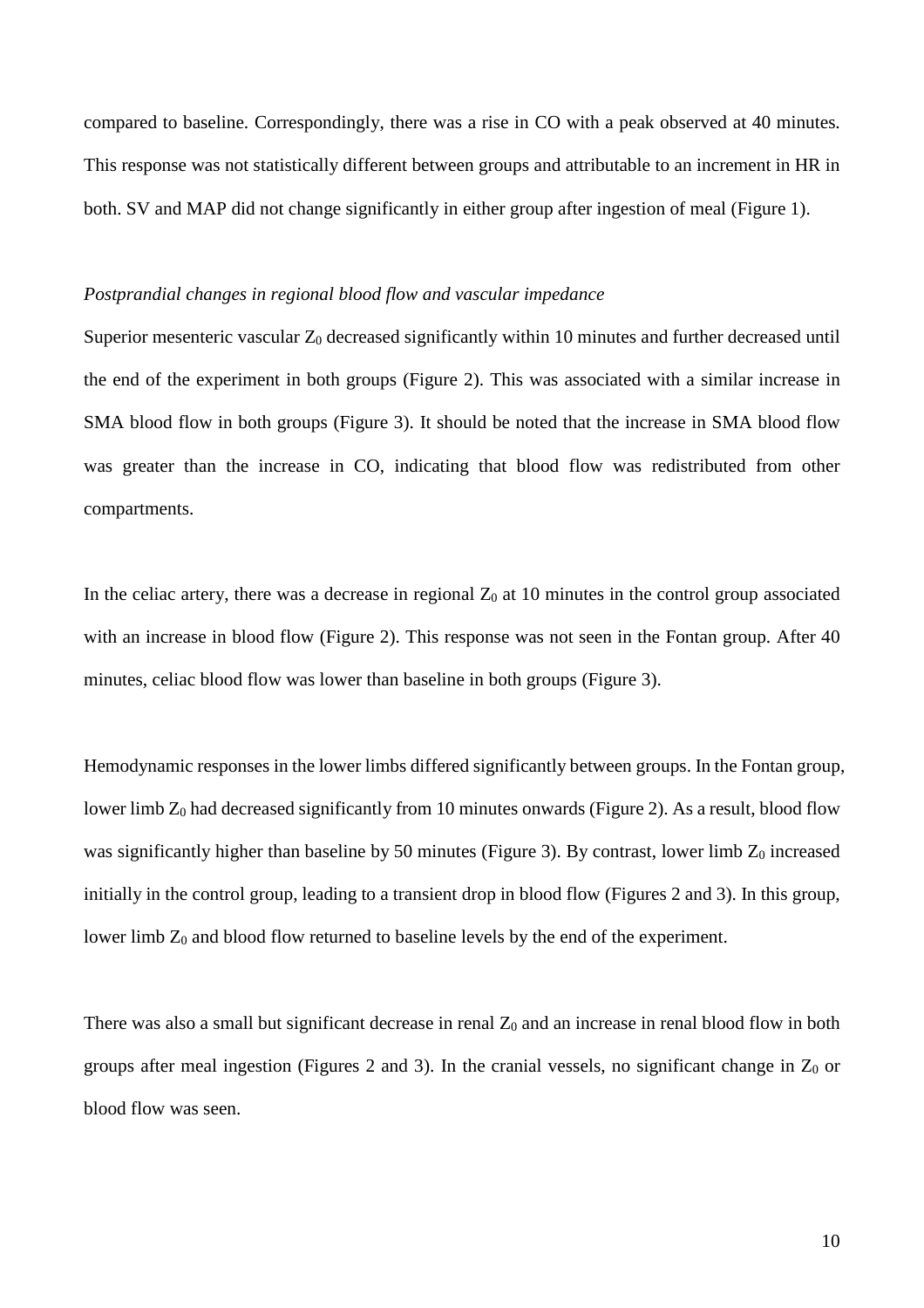#### **Discussion**

In this study, we used a previously validated protocol(6, 7) to investigate the postprandial cardiovascular response in Fontan patients compared to a control group. The main findings were that Fontan patients had (i) increased baseline systemic, renal and lower limb  $Z_0$ , and (ii) similar global hemodynamic responses, but blunted celiac and lower limb vascular responses to food ingestion.

At baseline, systemic  $Z_0$  in patients was greater than in the control group. This was expected as in Fontan physiology, Z<sub>0</sub> includes PVR, as well as systemic vascular resistance (SVR) due to their addition in series. This is in contrast to normal subjects in whom  $Z_0 \approx SVR$  (assuming low RAP). As systemic  $Z_0$  is one of the primary components of cardiac afterload, these data partly explain the reduced SV seen in Fontan patients. Although reduced SV was partially compensated for by an increase in HR, there was a trend for lower CO in Fontan patients.

Our data suggest that this may be compensated for by regional increases in vascular resistance, in keeping with previous research.(13, 29) However, our findings must be interpreted in the context of the fact that we measured regional vascular impedance  $(Z_0)$ , rather than vascular resistance. Similar to global systemic  $Z_0$ , regional  $Z_0$  also includes a component of PVR in the Fontan circulation. It can be shown that in Fontan patients, regional  $Z_0$  approximates to regional vascular resistance scaled by [(SVR+PVR)/SVR]. Using our data, this ratio could also be estimated as  $Z_0$  (Fontan) $Z_0$  (Control) (i.e.  $35.2/30.3 \approx 1.16$ ). Normalization of regional Fontan Z<sub>0</sub> measures for this factor may allow for more meaningful comparison with corresponding measures from normal subjects (Table 2). This shows that after normalization, lower limb  $Z_0$  remains elevated in Fontan patients, supporting vasoconstriction of the legs. This is in keeping with previous research and may reflect a mechanism to prioritize blood flow to more important vascular beds.(13) Other authors found links between diminished muscle mass of the legs and poor perfusion of the extremities, possibly as a consequence of physical inactivity.(29)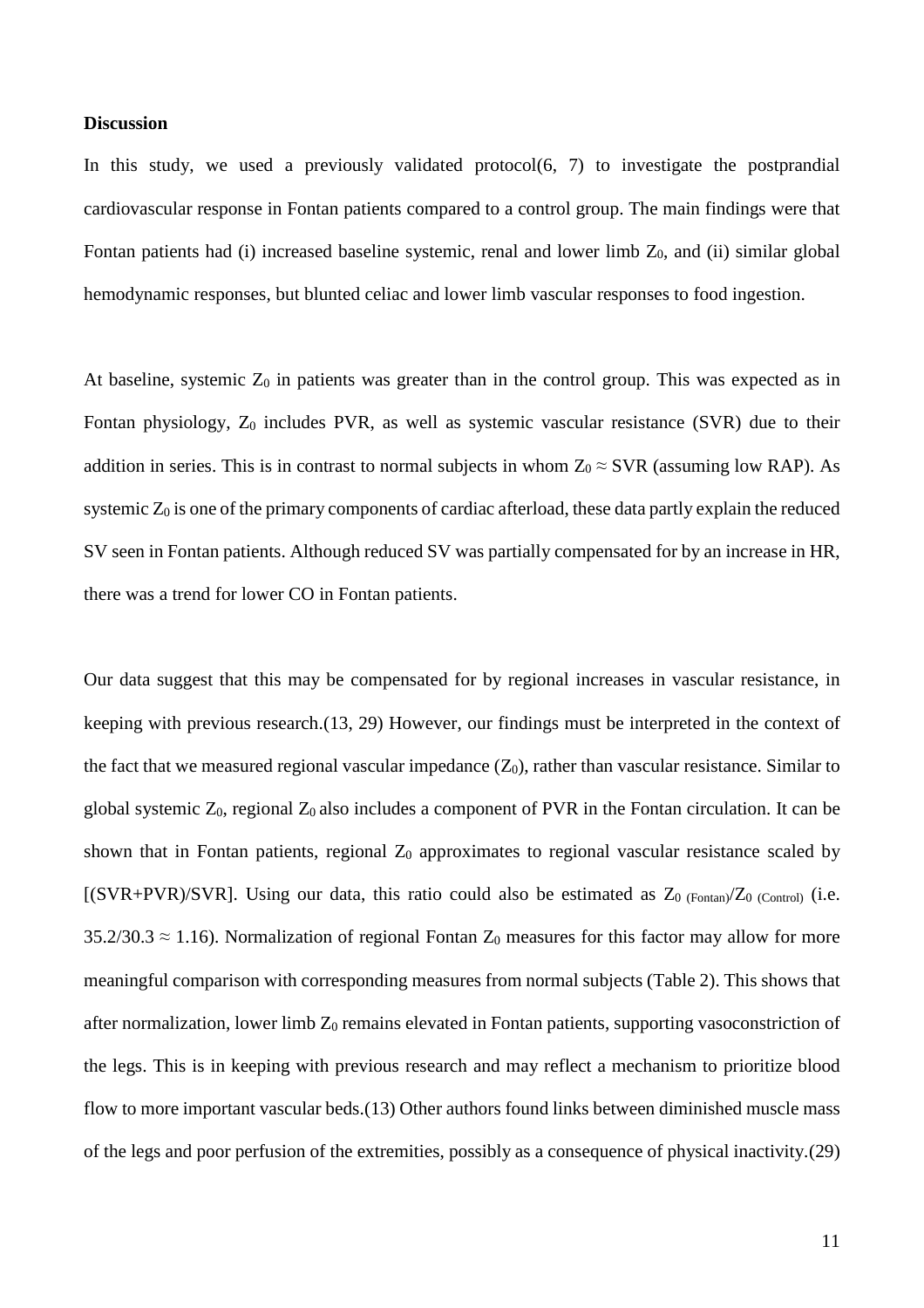While the direction of the causal link between muscle mass and limb perfusion, if any, has yet to be fully determined, it is possible that poorer vascularity of the legs due to sarcopenia, possibly caused by lack of exercise, explained the poor perfusion of the lower extremity in our population.

Similar to the legs, the raised  $Z_0$  we found in the renal compartment could be explained by vasoconstriction secondary to neurohumoral activation, as seen in other states with low CO, such as heart failure.(29) However, the normalized renal  $Z_0$  (Table 2) was only slightly higher in Fontan patients, suggesting that this finding may also be partly explained by raised CVP in this group. By contrast, our data suggest vasodilation of the celiac axis in Fontan patients. This may be due to a decrease in hepatic arterial resistance, which has been described as a possible mechanism to counteract hepatic congestion in the Fontan circulation.(3, 8, 10) Dynamic regulation of regional vascular resistance is a central element of postprandial physiology.(6, 7) Therefore, we tested vasoreactivity in Fontan patients with a meal.

Globally, we found no significant differences in the hemodynamic response to food ingestion, with a similar increase in CO and decrease in systemic  $Z_0$  observed in both groups. By contrast, regional responses differed significantly. In the control group, there was an early increase in lower limb  $Z_0$  and an associated fall in lower limb blood flow, with a slow recovery back to baseline. This suggests redistribution of blood flow from the legs to the gut, as described previously.(26) Conversely, in Fontan patients, lower limb  $Z_0$  fell in response to the meal, leading to a modest but steady increase in lower limb blood flow.

We believe that this aligns with previous reports showing a biphasic vascular response of the legs in humans.(25, 26) In the normal population, early postprandial vasoconstriction of the limbs is driven by increased sympathetic activity, whereas late vasodilation has been linked to humoral responses,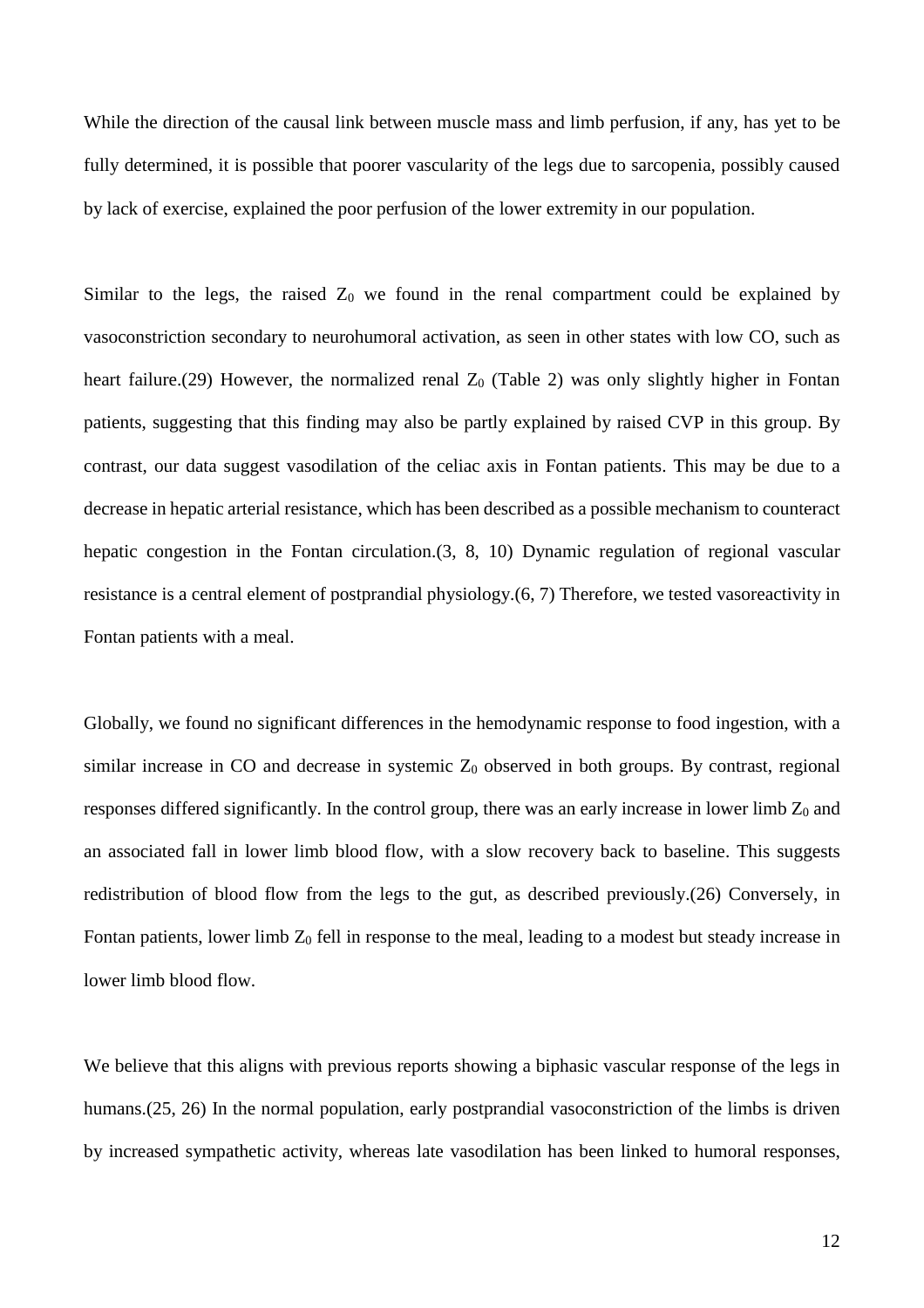such as insulin secretion.(15, 16, 25) In the present experiment, Fontan patients already showed signs of vasoconstriction of the legs at baseline and therefore, may have been unable to increase sympathetic vasoconstriction any further. Blunted responsiveness to vasoconstrictive signaling could have unmasked the effect of humoral vasodilators released in response to a meal. Several studies have shown that gut-released hormones are potent peripheral vasodilators and, without a counteracting increase in sympathetic tone, cause a significant drop in vascular resistance, even in non-digestive territories.(9, 19) This appears to be one of the causes of postprandial hypotension in patients with autonomic dysfunction.(15, 16, 22) It is possible that a similar mechanism explains our findings and could increase the risk of postprandial hypotension in this population, especially as they age.(11) This may be particularly true in more realistic situations where subjects are not in supine position.

Further evidence of an abnormal vascular response to food ingestion was seen in the celiac axis, where Fontan patients did not show the early postprandial fall in celiac  $Z_0$  (and the associated increase in blood flow) seen in the control group. As noted previously, our data suggest that the celiac vascular bed may already be vasodilated in Fontan patients at baseline. This may explain the lack of a further decrease in celiac  $Z_0$  in this group. It has been shown previously that fasting celiac resistance predicts future protein losing enteropathy (PLE).(2) Future research could address whether abnormal celiac vasore activity provides additional prognostic information compared to resting celiac  $Z_0$  alone.

Interestingly, we found that mesenteric vascular responses were preserved in our Fontan population, contrasting previous ultrasound-based studies showing greater vascular resistance under fasting conditions.(17, 24) This finding could be explained by the relatively well-compensated clinical condition and young age of our population, compared to previous experiments, which focused on patients with PLE. Furthermore, previous studies typically assessed fasting physiology only, and were limited by their use of Doppler-sonography which does not provide reliable or absolute measures of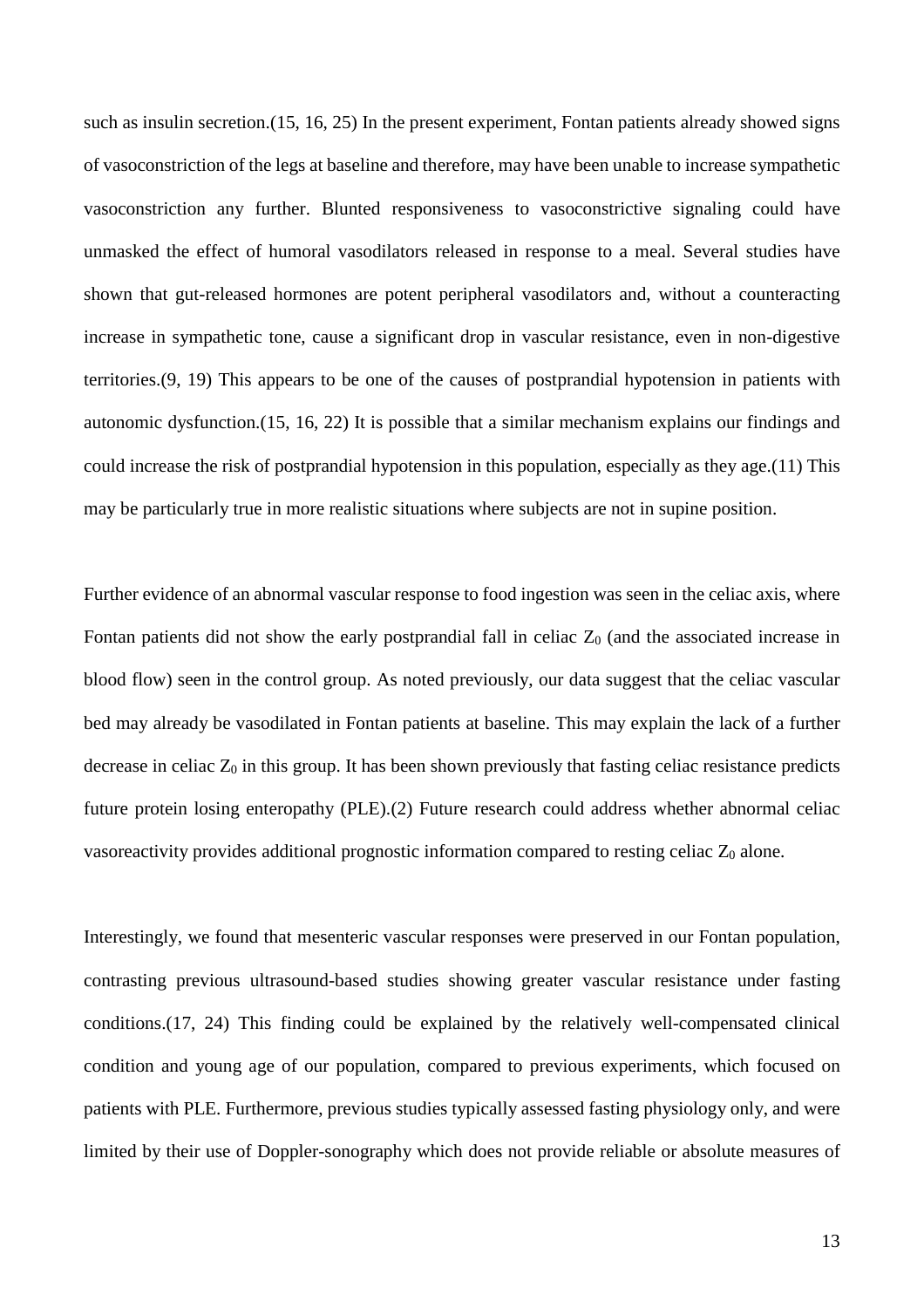blood flow or vascular resistance. Nevertheless, decreased mesenteric blood flow has been proposed as a key mechanism causing PLE, one of the most serious long-term complications of the Fontan palliation.(20, 23) Such derangement has been suggested to promote leakage of chyle into the intestinal lumen via reduced perfusion of the intestinal mucosal layer. While the abnormalities in blood flow demonstrated by our experiment may not be clinically relevant, our findings could help generate new hypotheses for future research and perhaps support the development of new markers for clinical practice. Further longitudinal studies of larger populations of Fontan patients are needed to determine whether abnormal mesenteric vascular resistances and/or vasoreactivity may be linked to long-term complications, such as PLE, in a subset of patients.

#### *Limitations*

An important point to note is that the observed increase in SMA blood flow was greater than explained by the increase in CO and the decrease in leg perfusion alone. This suggests redistribution of blood flow from vascular beds not assessed in our protocol, such as the arms, the inferior mesenteric artery, as well as bronchial arteries and aorto-pulmonary collaterals in Fontan patients. Future research should include these regions to assess their role in the Fontan circulation. All subjects underwent MRI in supine position. This could have influenced cardiac loading conditions. As this study was non-invasive in design, central venous (Fontan) pressure was not measured and therefore, vascular resistance *per se* not assessed. However, we found no literature suggesting that CVP, pulmonary arterial pressure or pulmonary capillary wedge pressure would change following ingestion of a meal. Therefore,  $Z_0$  was assessed as an estimate of vascular function in this group. Furthermore, we do not believe that the brief time (1-2 minutes) that the subjects sat up to ingest the meal affected our results as imaging was resumed ~7-10 minutes after ingestion. We believe that by this time, the acute effects of the brief period of sitting should have mostly subsided. The formula used to calculate  $Z_0$  relied on the assumption that MAP is constant throughout the examined body compartments. While efforts were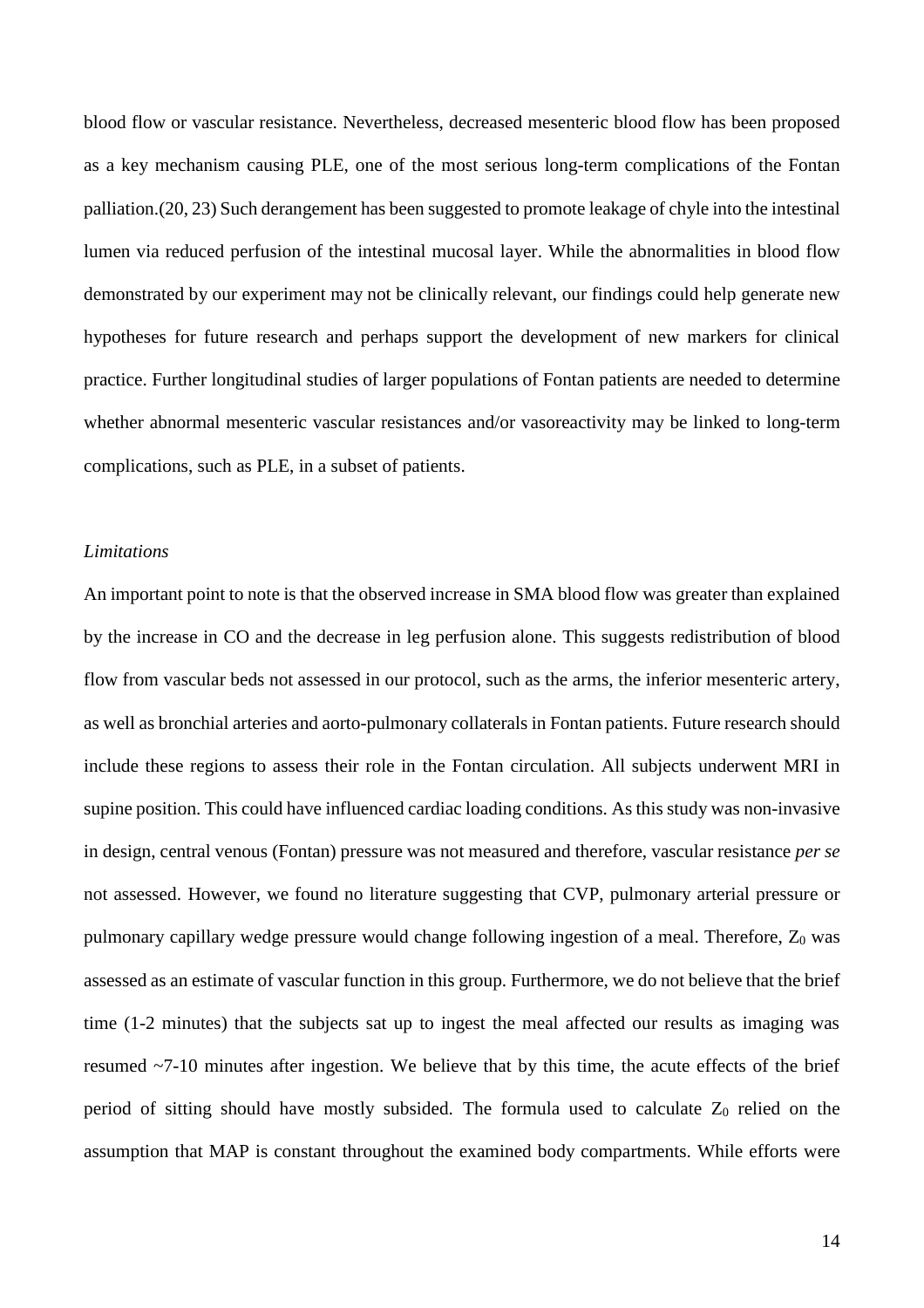undertaken to rule out any vascular abnormalities that could have caused regional variations in MAP (e.g., kinking or stenosis), such lesions could, in theory, have confounded our findings if undetected. While abnormal vascular tone was demonstrated for some compartments, our study may have been underpowered to detect weaker signals in others.

# *Conclusion*

In Fontan patients, alterations in vascular tone to counteract adverse hemodynamics may blunt vasoreactivity of the legs and the celiac axis, compared to normal subjects. Further longitudinal study is needed to determine whether abnormal regulation of mesenteric or celiac vasoreactivity is associated with poor Fontan function or prognosis in a subset of patients.

# **Acknowledgements**

The authors express their gratitude to all study participants. We thank Wendy Norman, Rod Jones, Steven Kimberley, and the NIHR BRC at Great Ormond Street Hospital for able assistance with the study as well as Dave Miller of Cargill Starches & Sweeteners for kind donation of food-grade maltose syrup.

This report also incorporates independent research from the National Institute for Health Research Biomedical Research Centre Funding Scheme at Great Ormond Street Hospital for Children NHS Foundation Trust and University College London. The views expressed in this publication are those of the authors and not necessarily those of the National Health Service, the National Institute for Health Research, or the Department of Health.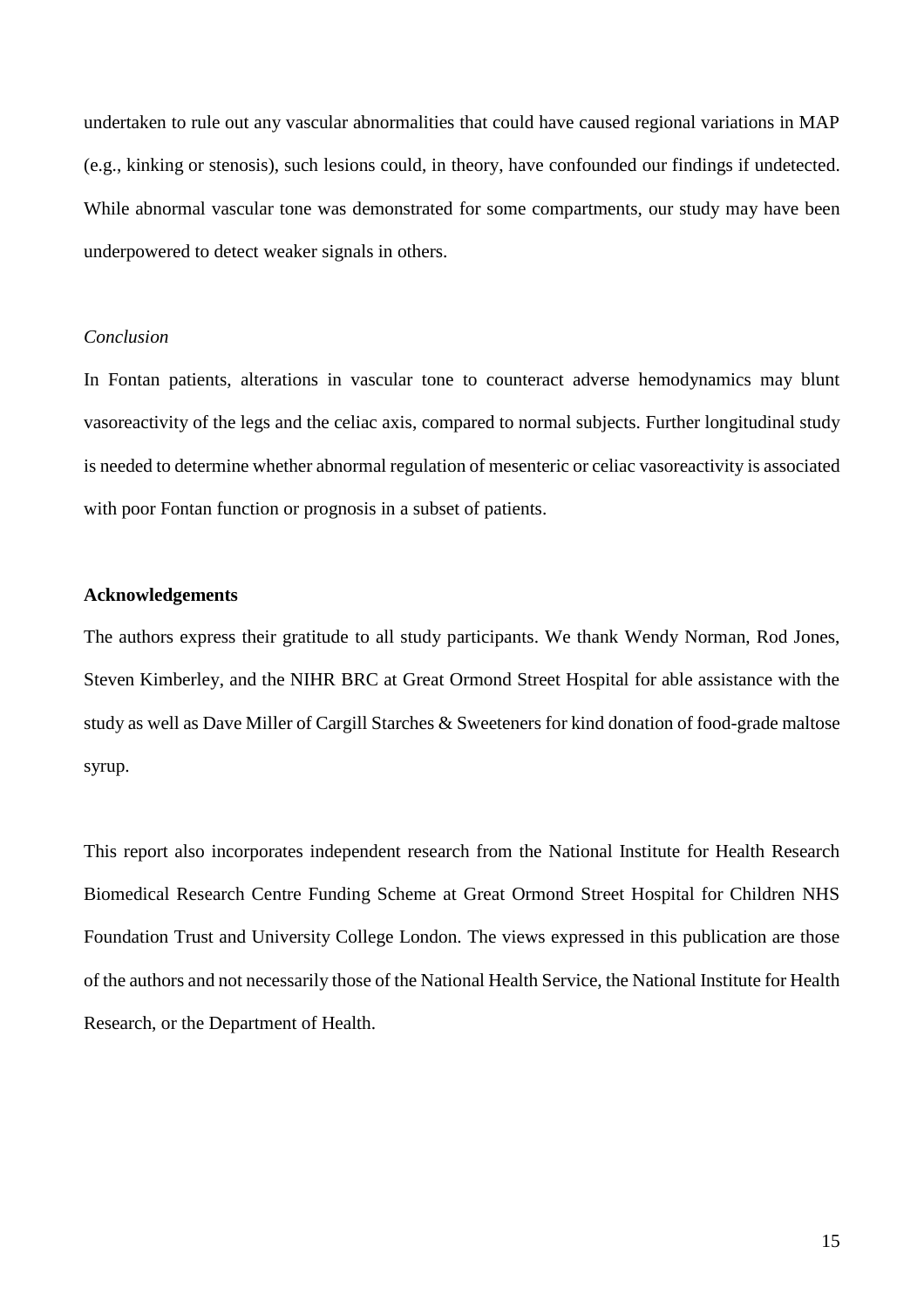**Grants:** A.J. is supported by a BHF Intermediate Clinical Research Fellowship (FS/18/22/33479). J.A.H. is funded as part of the FP-7 project MD-PAEDIGREE of the European Commission (contract no. 600932).

**Disclosures:** none.

#### **References**

1. **Avasthi PS, Greene ER, and Voyles WF.** Noninvasive Doppler assessment of human postprandial renal blood flow and cardiac output. *Am J Physiol* 252: F1167-1174, 1987.

2. **Du Bois F, Stiller B, Borth-Bruhns T, Unseld B, Kubicki R, Hoehn R, Reineker K,** 

**Grohmann J, and Fleck T.** Echocardiographic characteristics in Fontan patients before the onset of protein-losing enteropathy or plastic bronchitis. *Echocardiography* 35: 79-84, 2018.

3. **Eipel C, Abshagen K, and Vollmar B.** Regulation of hepatic blood flow: the hepatic arterial buffer response revisited. *World J Gastroenterol* 16: 6046-6057, 2010.

4. **Gewillig M.** The Fontan circulation. *Heart* 91: 839-846, 2005.

5. **Giardini A, Hager A, Pace Napoleone C, and Picchio FM.** Natural history of exercise capacity after the Fontan operation: a longitudinal study. *Ann Thorac Surg* 85: 818-821, 2008.

6. **Hauser JA, Muthurangu V, Sattar N, Taylor AM, and Jones A.** Postprandial Vascular Dysfunction Is Associated With Raised Blood Pressure and Adverse Left Ventricular Remodeling in Adolescent Adiposity. *Circ Cardiovasc Imaging* 12: e009172, 2019.

7. **Hauser JA, Muthurangu V, Steeden JA, Taylor AM, and Jones A.** Comprehensive assessment of the global and regional vascular responses to food ingestion in humans using novel rapid MRI. *Am J Physiol Regul Integr Comp Physiol* 310: R541-545, 2016.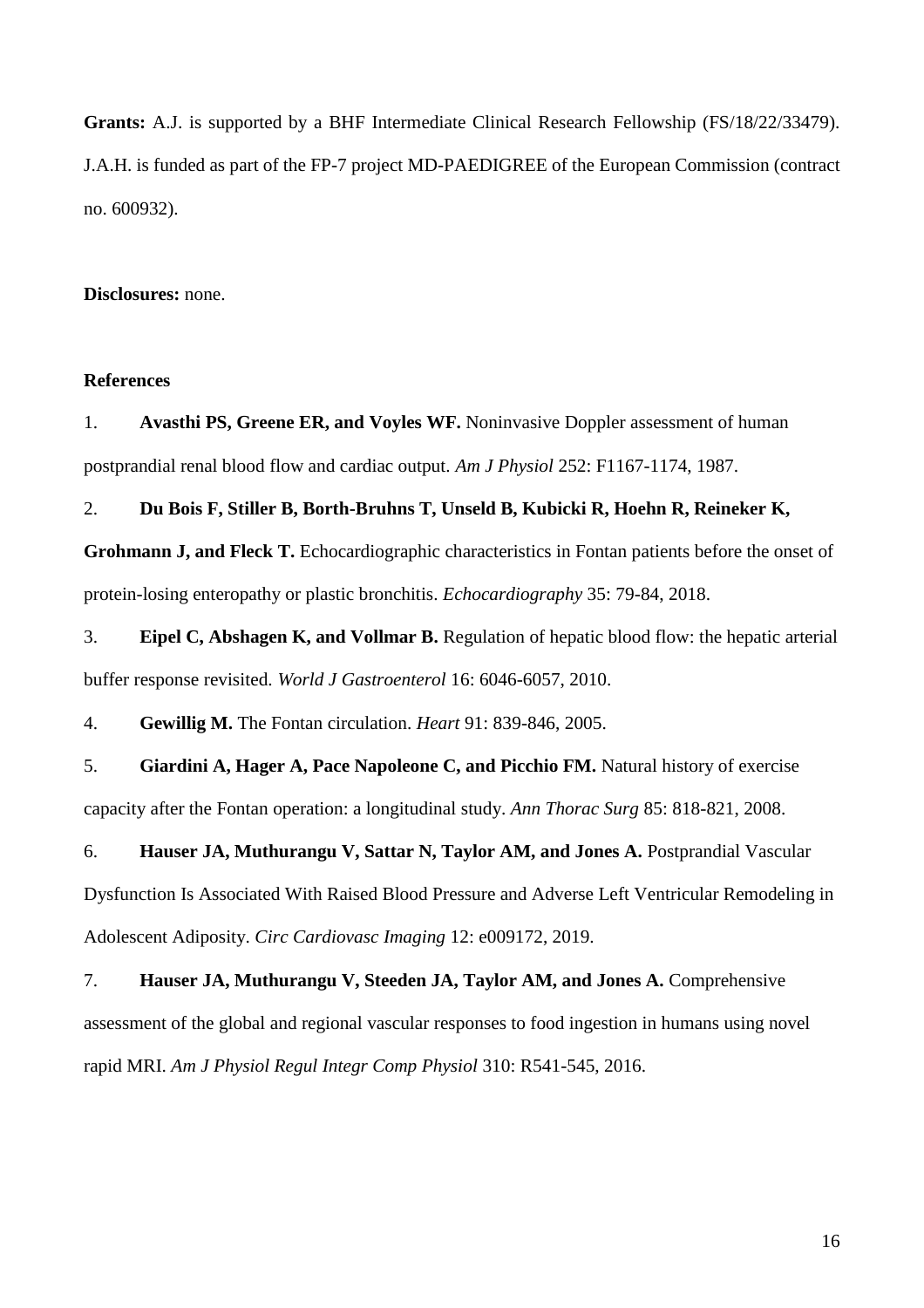8. **Hebson CL, McCabe NM, Elder RW, Mahle WT, McConnell M, Kogon BE, Veledar E, Jokhadar M, Vincent RN, Sahu A, and Book WM.** Hemodynamic phenotype of the failing Fontan in an adult population. *Am J Cardiol* 112: 1943-1947, 2013.

9. **How JM, Pumpa TJ, and Sartor DM.** Renal sympathoinhibitory and regional vasodilator responses to cholecystokinin are altered in obesity-related hypertension. *Exp Physiol* 98: 655-664, 2013.

10. **Hsia TY, Khambadkone S, Deanfield JE, Taylor JF, Migliavacca F, and De Leval MR.** Subdiaphragmatic venous hemodynamics in the Fontan circulation. *J Thorac Cardiovasc Surg* 121: 436-447, 2001.

11. **Imai C, Muratani H, Kimura Y, Kanzato N, Takishita S, and Fukiyama K.** Effects of meal ingestion and active standing on blood pressure in patients > or = 60 years of age. *Am J Cardiol* 81: 1310-1314, 1998.

12. **Iwao T, Oho K, Nakano R, Yamawaki M, Sakai T, Sato M, Miyamoto Y, Toyonaga A, and Tanikawa K.** Effect of meal induced splanchnic arterial vasodilatation on renal arterial haemodynamics in normal subjects and patients with cirrhosis. *Gut* 43: 843-848, 1998.

13. **Krishnan US, Taneja I, Gewitz M, Young R, and Stewart J.** Peripheral vascular adaptation and orthostatic tolerance in Fontan physiology. *Circulation* 120: 1775-1783, 2009.

14. **Kroeker EJ and Wood EH.** Comparison of simultaneously recorded central and peripheral arterial pressure pulses during rest, exercise and tilted position in man. *Circ Res* 3: 623-632, 1955.

15. **Lipsitz LA, Pluchino FC, Wei JY, Minaker KL, and Rowe JW.** Cardiovascular and norepinephrine responses after meal consumption in elderly (older than 75 years) persons with postprandial hypotension and syncope. *Am J Cardiol* 58: 810-815, 1986.

16. **Lipsitz LA, Ryan SM, Parker JA, Freeman R, Wei JY, and Goldberger AL.** Hemodynamic and autonomic nervous system responses to mixed meal ingestion in healthy young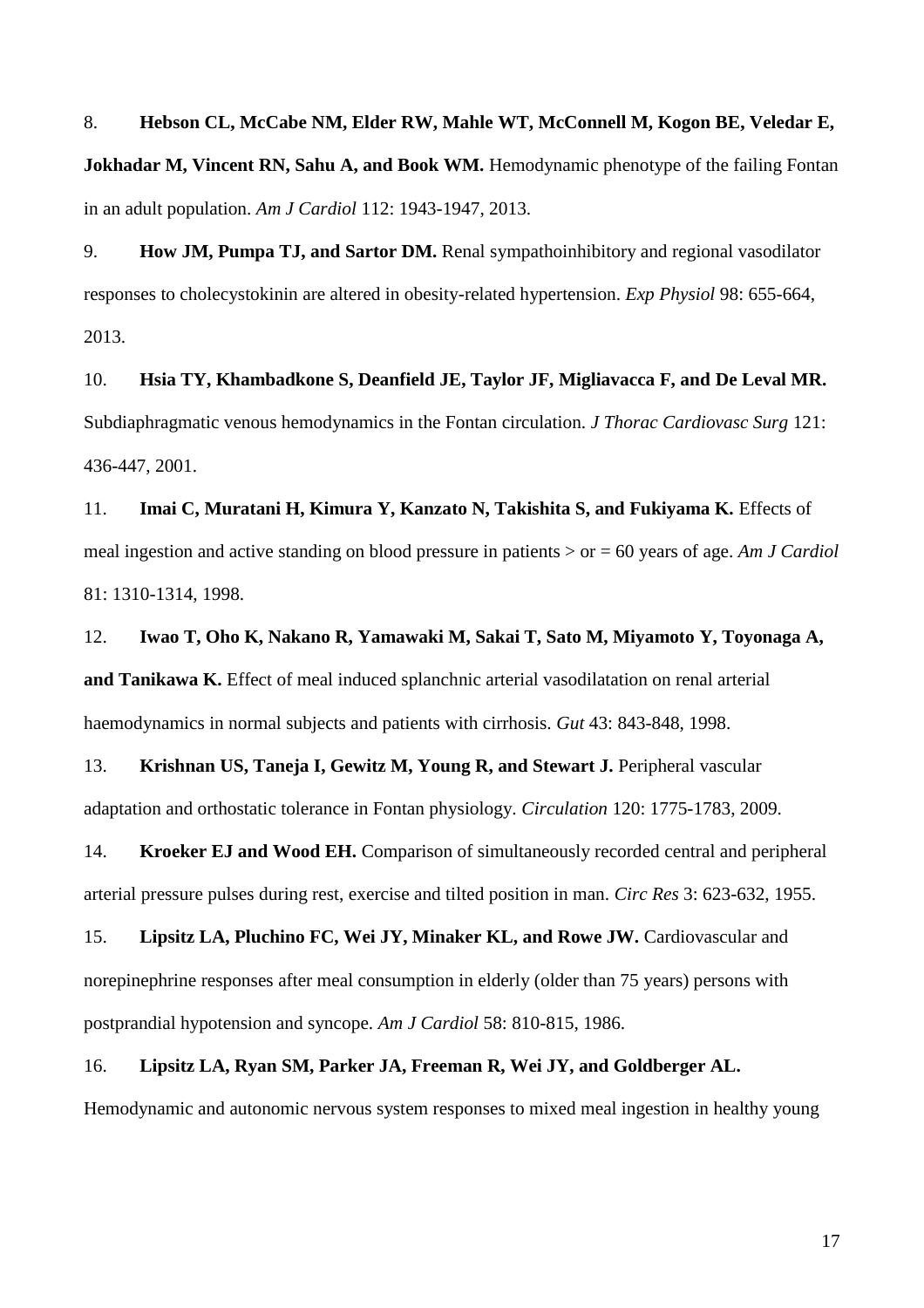and old subjects and dysautonomic patients with postprandial hypotension. *Circulation* 87: 391-400, 1993.

### 17. **Mori M, Shioda K, Elder RW, Pernetz MA, Rodriguez FH, 3rd, Rangosch A, Kogon**

**BE, and Book WM.** Superior Mesenteric Arterial Flow Pattern is Associated with Major Adverse Events in Adults with Fontan Circulation. *Pediatr Cardiol* 37: 1013-1021, 2016.

18. **O'Rourke MF.** Vascular impedance in studies of arterial and cardiac function. *Physiol Rev* 62: 570-623, 1982.

## 19. **Okumura H, Nagaya N, Enomoto M, Nakagawa E, Oya H, and Kangawa K.**

Vasodilatory effect of ghrelin, an endogenous peptide from the stomach. *J Cardiovasc Pharmacol* 39: 779-783, 2002.

20. **Ostrow AM, Freeze H, and Rychik J.** Protein-losing enteropathy after fontan operation: investigations into possible pathophysiologic mechanisms. *Ann Thorac Surg* 82: 695-700, 2006.

21. **Qamar MI and Read AE.** Effects of ingestion of carbohydrate, fat, protein, and water on the mesenteric blood flow in man. *Scand J Gastroenterol* 23: 26-30, 1988.

22. **Robertson D, Wade D, and Robertson RM.** Postprandial alterations in cardiovascular hemodynamics in autonomic dysfunction states. *Am J Cardiol* 48: 1048-1052, 1981.

23. **Rychik J.** The Relentless Effects of the Fontan Paradox. *Semin Thorac Cardiovasc Surg Pediatr Card Surg Annu* 19: 37-43, 2016.

24. **Rychik J and Song GY.** Relation of Mesenteric Vascular Resistance After Fontan Operation and Protein-Losing Enteropathy. *Am J Cardiol* 90: 672-674, 2002.

25. **Scott EM, Greenwood JP, Vacca G, Stoker JB, Gilbey SG, and Mary DA.** Carbohydrate ingestion, with transient endogenous insulinaemia, produces both sympathetic activation and vasodilatation in normal humans. *Clin Sci (Lond)* 102: 523-529, 2002.

26. **Sidery MB, Macdonald IA, Cowley AJ, and Fullwood LJ.** Cardiovascular responses to high-fat and high-carbohydrate meals in young subjects. *Am J Physiol* 261: H1430-1436, 1991.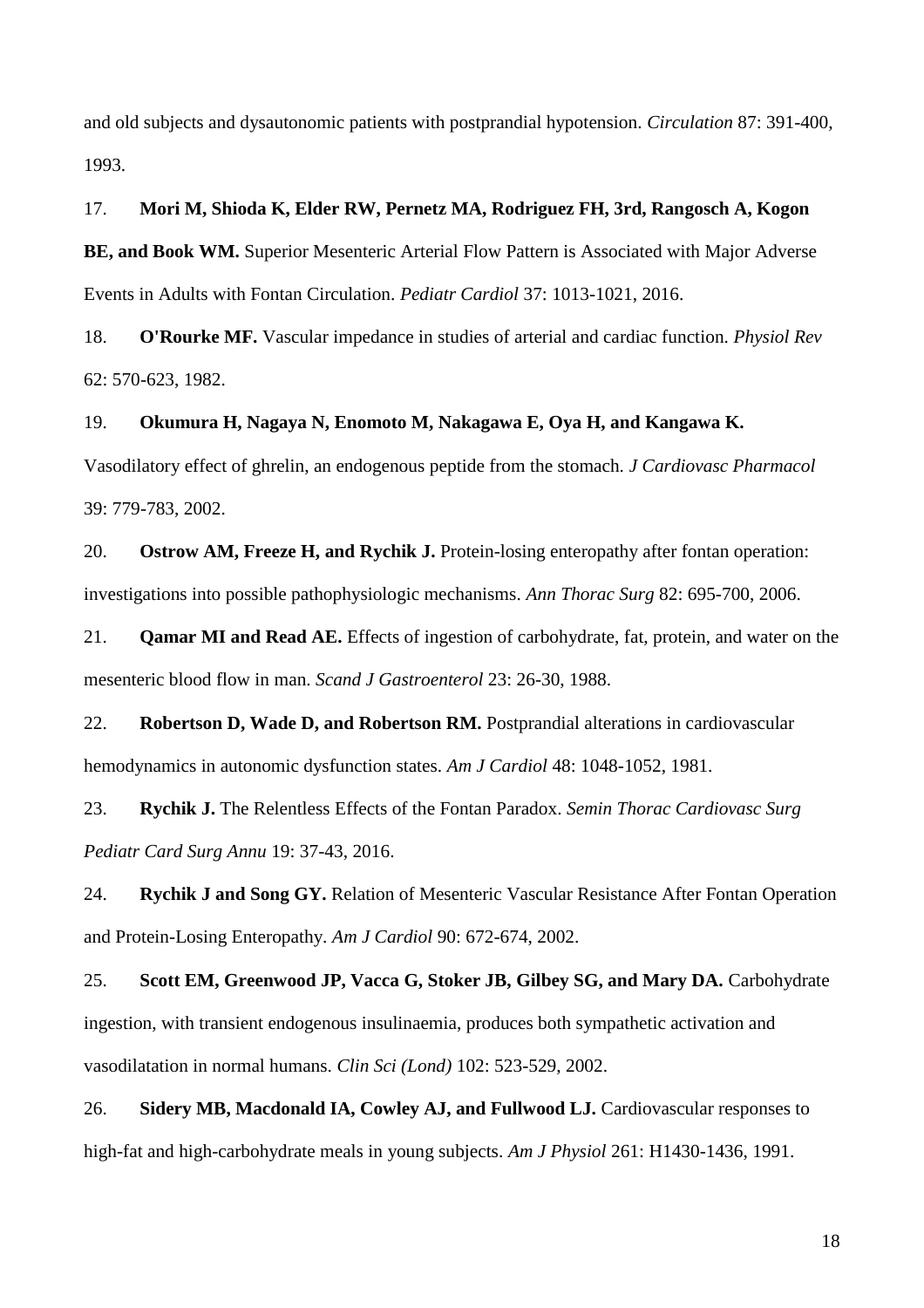27. **Steeden JA, Atkinson D, Hansen MS, Taylor AM, and Muthurangu V.** Rapid flow assessment of congenital heart disease with high-spatiotemporal-resolution gated spiral phasecontrast MR imaging. *Radiology* 260: 79-87, 2011.

28. **Steeden JA and Muthurangu V.** Investigating the limitations of single breath-hold renal artery blood flow measurements using spiral phase contrast MR with R-R interval averaging. *J Magn Reson Imaging* 41: 1143-1149, 2015.

29. **Turquetto ALR, Dos Santos MR, Sayegh ALC, de Souza FR, Agostinho DR, de Oliveira** 

**PA, Dos Santos YA, Liberato G, Binotto MA, Otaduy MCG, Negrao CE, Caneo LF, Jatene FB,** 

**and Jatene MB.** Blunted peripheral blood supply and underdeveloped skeletal muscle in Fontan patients: The impact on functional capacity. *Int J Cardiol* 271: 54-59, 2018.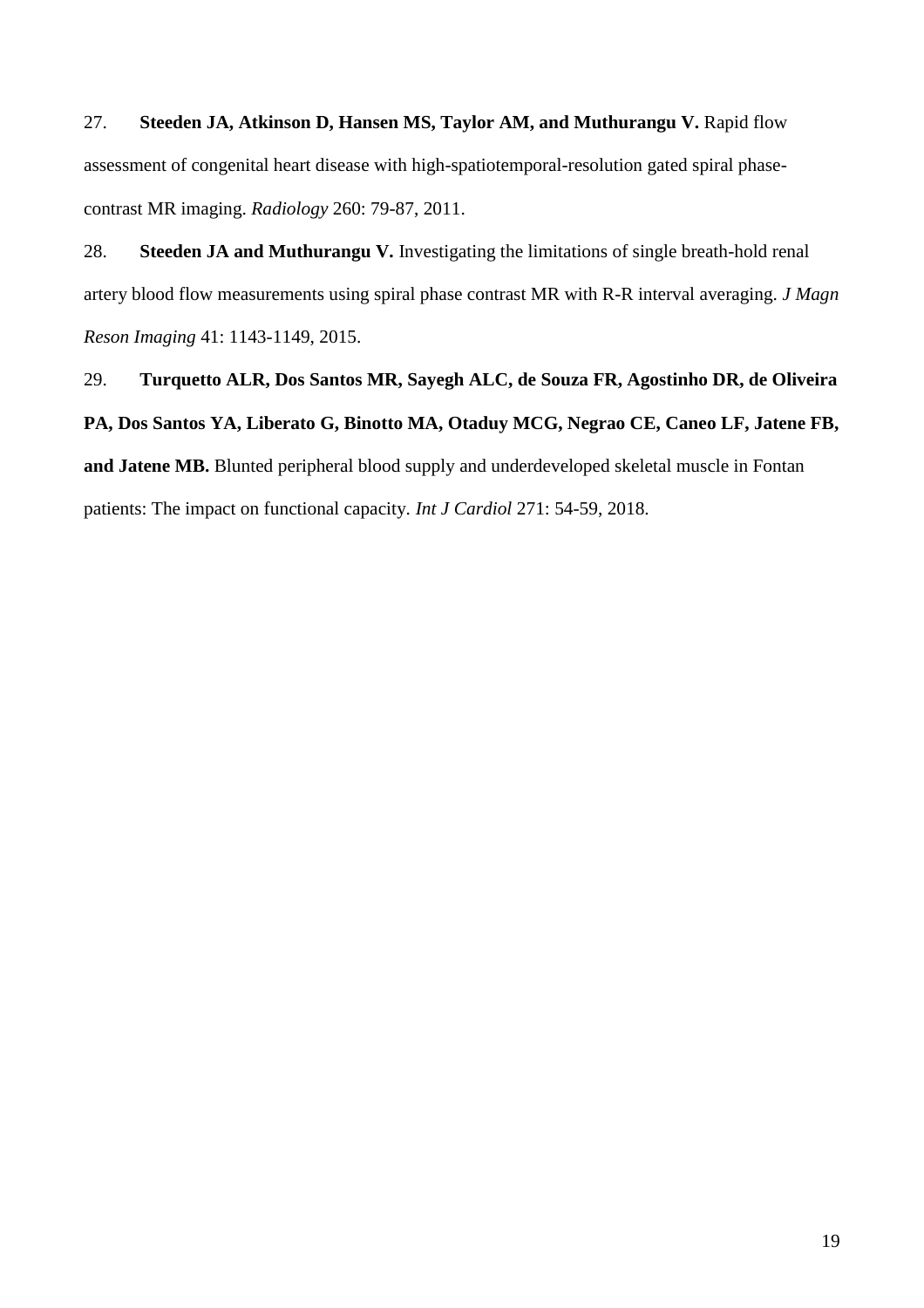|                                                         | Control $(n=15)$  | Fontan $(n=15)$   | P-value     |  |
|---------------------------------------------------------|-------------------|-------------------|-------------|--|
| Age (years)                                             | 32.1 (29.1, 38.6) | 27.6(21.8, 34.6)  | .059        |  |
| <b>Female</b>                                           | 7(46.7%)          | $5(33.3\%)$       | .456        |  |
| $BSA(m^2)$                                              | 1.76(1.64, 1.96)  | 1.79(1.68, 1.93)  | .885        |  |
| $CO$ (L.min <sup>-1</sup> .m <sup>-2</sup> )            | $2.8$ (SD: 0.4)   | $2.6$ (SD: 0.6)   | .067        |  |
| Heart rate (beats.m <sup>-1</sup> )                     | 62.8(56.2, 67.6)  | 73.3 (64.7, 80.5) | .007        |  |
| $SV$ (mL.min <sup>-1</sup> .m <sup>-2</sup> )           | 44.1 (40.1, 51.4) | 35.7(28.3, 41.3)  | .008        |  |
| $MAP$ (mmHg)                                            | 85 (SD: 6)        | 86 (SD: 7)        | .695        |  |
| Systemic $Z_0$ (WU.m <sup>2</sup> )                     | $30.3 \pm 4.5$    | $35.2 \pm 10.1$   | .048        |  |
| Distribution of blood flow (relative to CO) at baseline |                   |                   |             |  |
| Head $(\% )$                                            | 19.2 (18.1, 24.7) | 21.4 (15.8, 27.7) | 1.000       |  |
| Legs $(\% )$                                            | 23.1 (19.7, 25.7) | 16.2(9.9, 19.2)   | .029        |  |
| Celiac $(\% )$                                          | 13.9 (9.7, 20.6)  | 17.0(16.2, 17.7)  | .662        |  |
| SMA (%)                                                 | 5.2(4.5, 7.5)     | 5.4(1.9, 10.0)    | .694        |  |
| Kidneys $(\% )$                                         | 19.7(17.5, 24.5)  | 17.5(11.7, 23.7)  | .206        |  |
| Vascular impedance $(Z_0)$ by compartment               |                   |                   |             |  |
| Head (WU.m <sup>2</sup> )                               | 145 (125, 168)    | 154 (108, 251)    | .432        |  |
| Legs $(WU.m2)$                                          | 130 (110, 147)    | 223 (148, 363)    | $8x10^{-4}$ |  |
| Celiac $(WU.m^2)$                                       | 224 (143, 358)    | 177 (167, 212)    | .836        |  |
| SMA (WU.m <sup>2</sup> )                                | 549 (433, 737)    | 658 (324, 1,607)  | .576        |  |
| Kidneys (WU.m <sup>2</sup> )                            | 154 (138, 178)    | 195 (168, 216)    | .008        |  |

**Table 1. Baseline (fasting) physiology and population data.**

MAP was divided by indexed blood flow, measured by MRI, to obtain vascular impedance  $(Z_0)$ . Data are presented as mean (SD) and were compared by *t*-test if normally distributed, or presented as median (IQR) and compared by Mann-Whitney-U test otherwise (except  $X^2$  for sex). BSA = body surface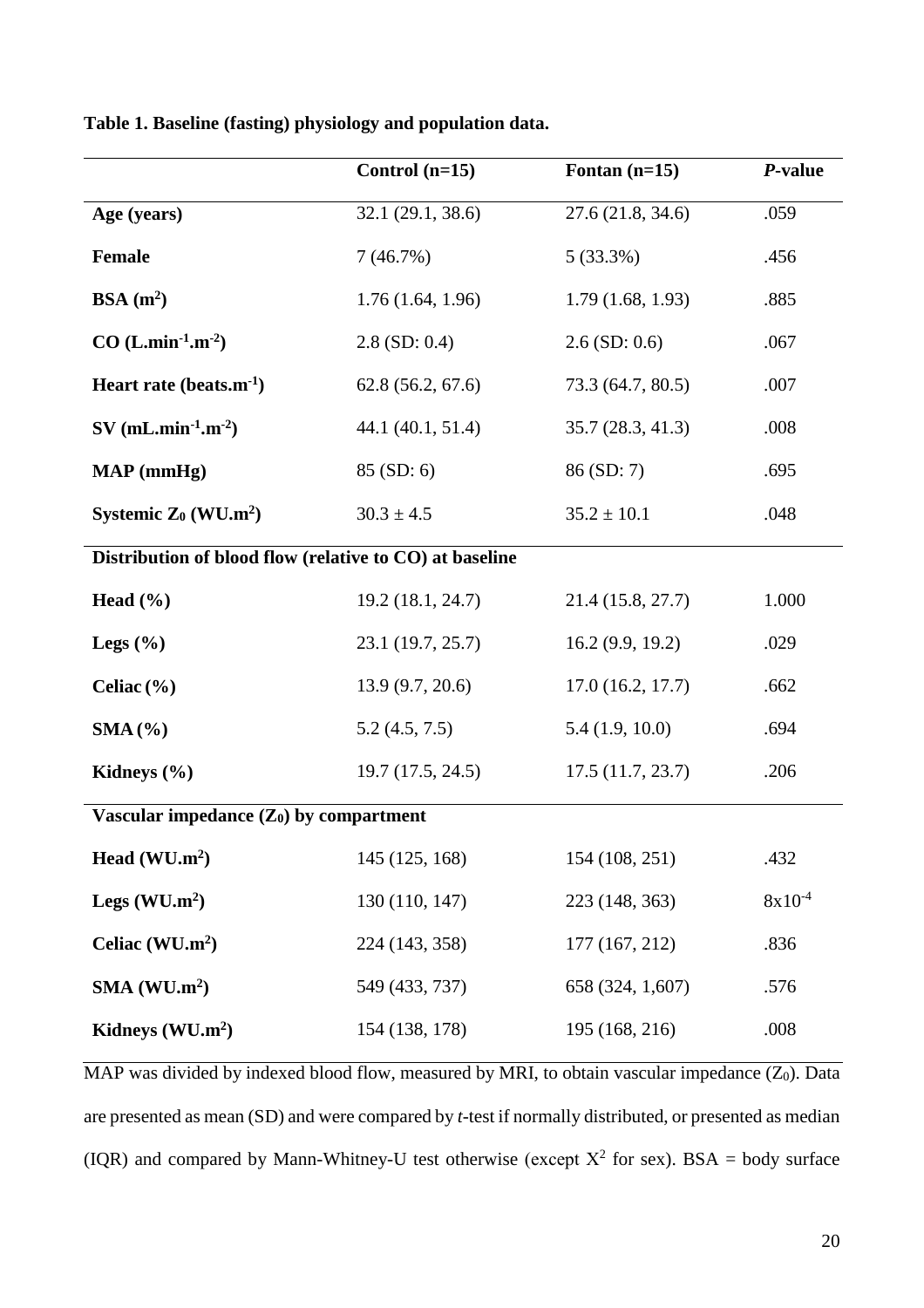area;  $CO =$  cardiac output;  $MAP =$  mean arterial pressure;  $SMA =$  superior mesenteric artery;  $SV =$ stroke volume; WU = Wood unit.

|                          | Control $(n=15)$ | Fontan $(n=15)$  |  |
|--------------------------|------------------|------------------|--|
| Head $(WU.m2)$           | 145 (125, 168)   | 132 (93, 216)    |  |
| Legs $(WU.m2)$           | 130 (110, 147)   | 191 (127, 312)   |  |
| Celiac $(WU.m2)$         | 224 (143, 358)   | 152 (144, 183)   |  |
| SMA (WU.m <sup>2</sup> ) | 549 (433, 737)   | 566 (279, 1,384) |  |
| Kidneys $(WU.m2)$        | 154 (138, 178)   | 168 (145, 186)   |  |

**Table 2. Normalized Fontan vascular impedance versus control subjects.**

Fasting regional vascular resistance was approximated in Fontan patients by dividing MRImeasurements of  $Z_0$  by 1.16. (obtained by  $Z_{0 \text{ (Fontan)}}/Z_{0 \text{ (Control)}}$ ). This was done in order to normalize for pulmonary vascular resistance, which is part of  $Z_0$  in Fontan patients. Data are presented as median (IQR). SMA = superior mesenteric artery; WU = Wood unit.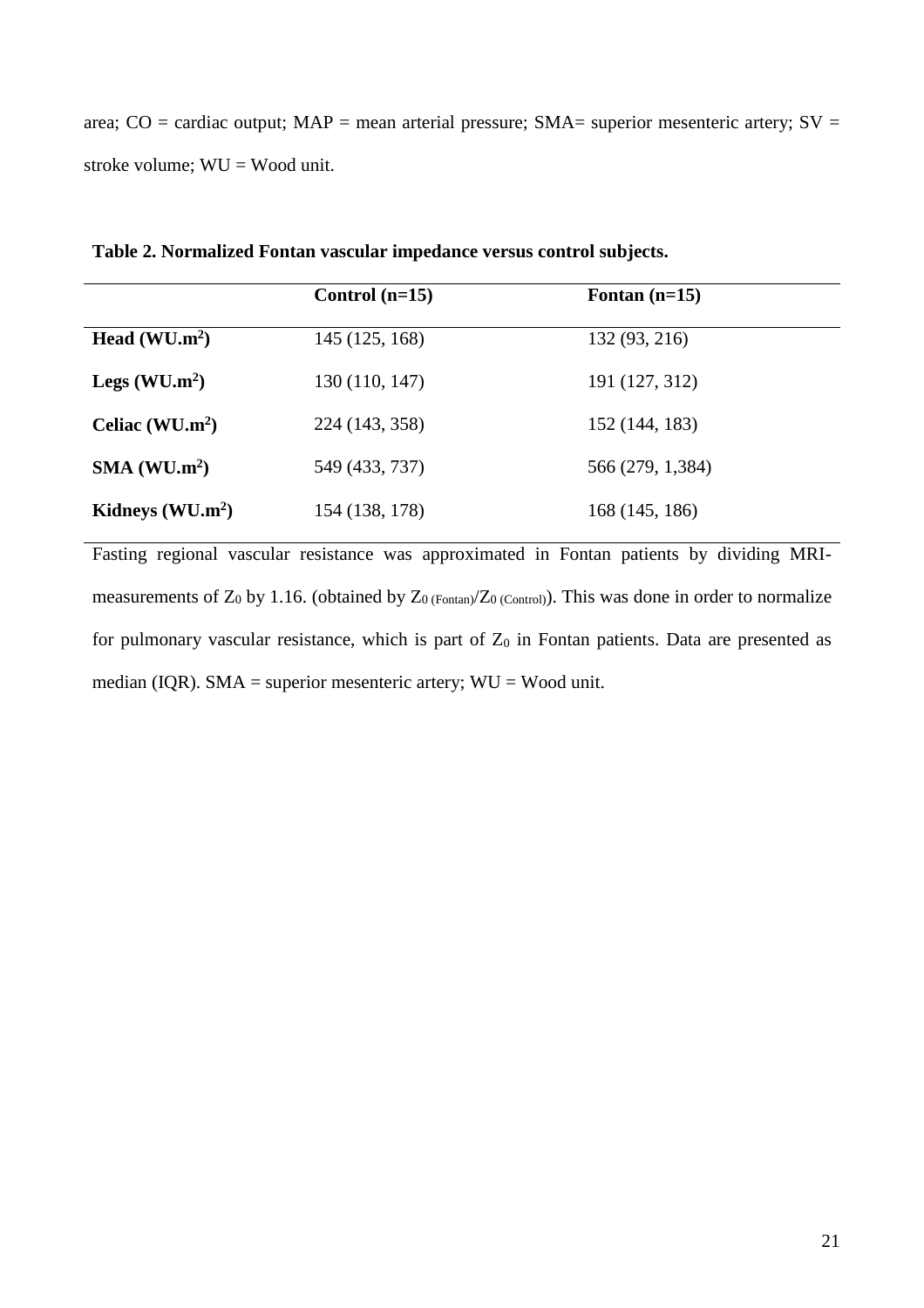

**Figure 1. Global hemodynamic response (mean ± SE; repeated measures mixed model).** Responses to a liquid meal were recorded by MRI in Fontan patients (n=15; 47% female; dotted plot) and healthy volunteers (n=15; 33% female; dashed plot) for 50 minutes. \**P*<0.05 and †*P*≤0.001 for changes in overall response with respect to baseline. Adjustment for age, sex and body mass index had no significant effect on the response. CO = cardiac output; MAP = mean arterial pressure; WU = Wood unit;  $Z_0$  = vascular impedance.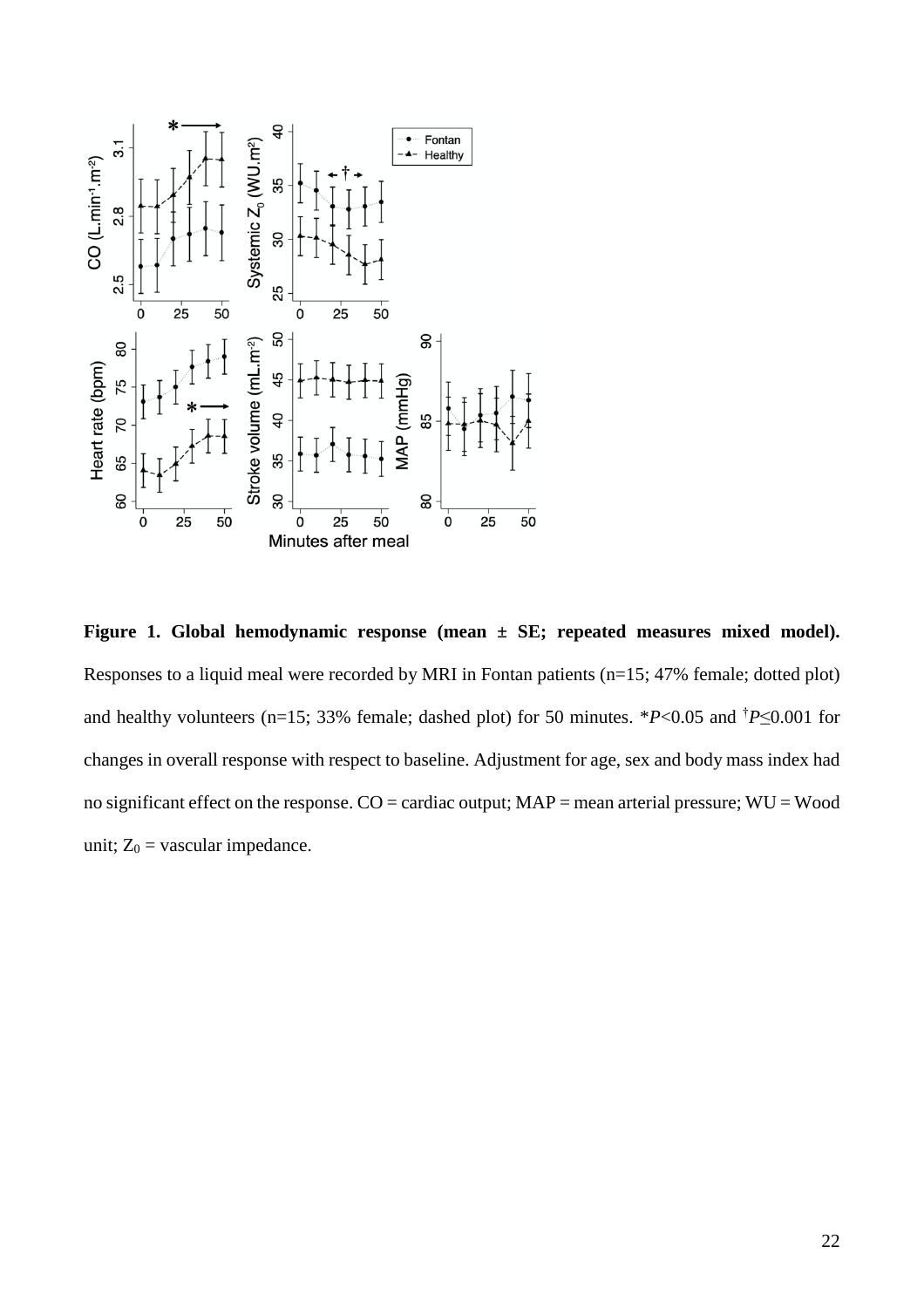

**Figure 2. Changes in indexed regional vascular impedance (Z0; mean ± SE; repeated measures**  mixed model). Responses to a liquid meal were recorded by MRI in Fontan patients (n=15; 47%) female; dotted plot) and healthy volunteers (n=15; 33% female; dashed plot) for 50 minutes. Three outliers with excessive baseline SMA resistance were excluded in the Fontan group. \**P*<0.05, §*P*≤0.01 and <sup>†</sup>*P*<0.001 for changes in overall response with respect to baseline;  $^{*}P$ <0.05 and  $^{*}P \le 0.01$  for differences in responses between groups. Adjustment for age, sex and body mass index had no significant effect on the response.  $SMA =$  superior mesenteric artery;  $WU =$  Wood units.